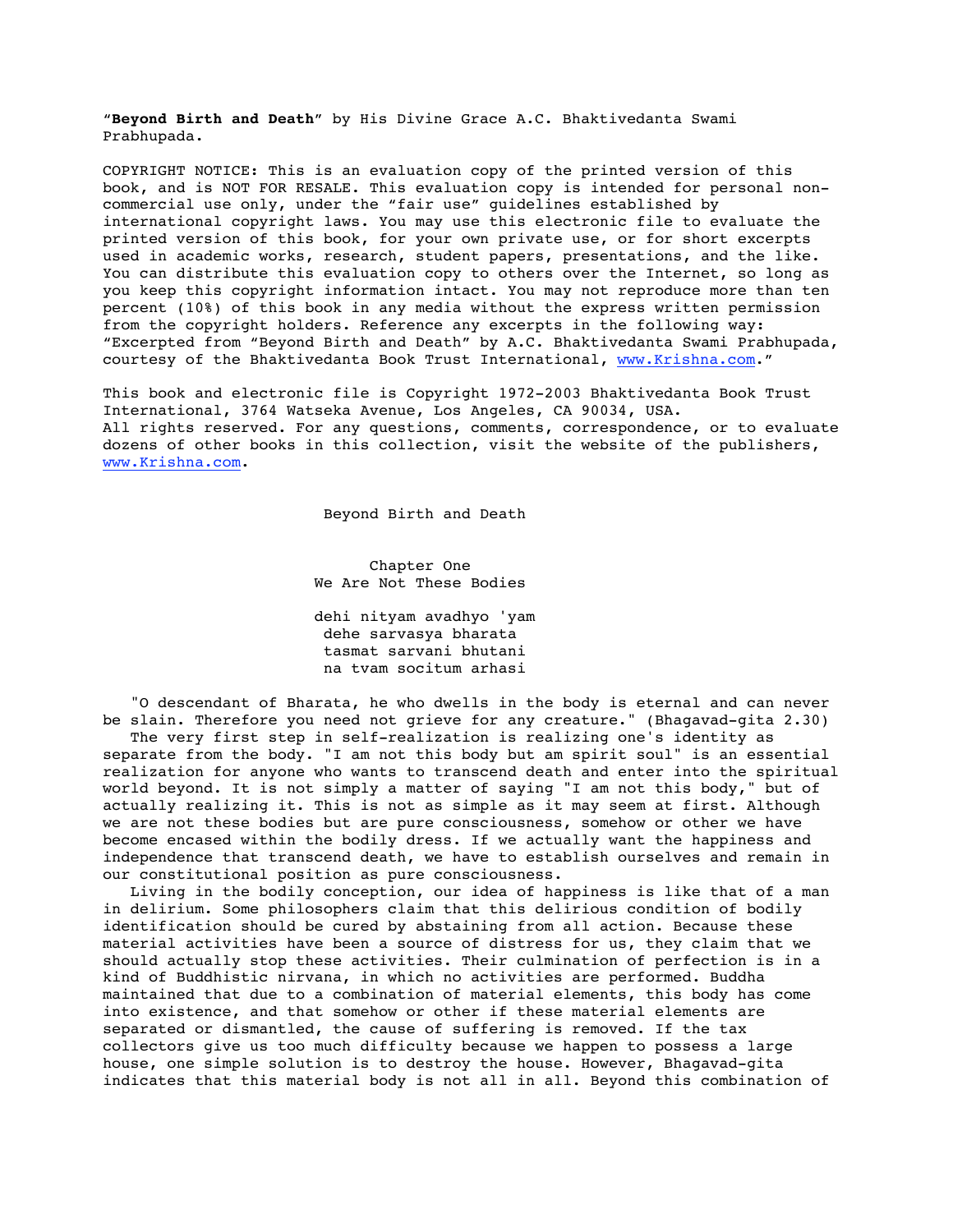material elements, there is spirit, and the symptom of that spirit is consciousness.

 Consciousness cannot be denied. A body without consciousness is a dead body. As soon as consciousness is removed from the body, the mouth will not speak, the eye will not see, nor the ears hear. A child can understand that. It is a fact that consciousness is absolutely necessary for the animation of the body. What is this consciousness? Just as heat or smoke are symptoms of fire, so consciousness is the symptom of the soul. The energy of the soul, or self, is produced in the shape of consciousness. Indeed, consciousness proves that the soul is present. This is not only the philosophy of Bhagavad-gita but the conclusion of all Vedic literature.

 The impersonalist followers of Sankaracarya, as well as the Vaisnavas following in the disciplic succession from Lord Sri Krsna, acknowledge the factual existence of the soul, but the Buddhist philosophers do not. The Buddhists contend that at a certain stage the combination of matter produces consciousness, but this argument is refuted by the fact that although we may have all the constituents of matter at our disposal, we cannot produce consciousness from them. All the material elements may be present in a dead man, but we cannot revive that man to consciousness. This body is not like a machine. When a part of a machine breaks down, it can be replaced, and the machine will work again, but when the body breaks down and consciousness leaves the body, there is no possibility of our replacing the broken part and rejuvenating the consciousness. The soul is different from the body, and as long as the soul is there, the body is animate. But there is no possibility of making the body animate in the absence of the soul.

 Because we cannot perceive the soul by our gross senses, we deny it. Actually there are so many things that are there which we cannot see. We cannot see air, radio waves, or sound, nor can we perceive minute bacteria with our blunt senses, but this does not mean they are not there. By the aid of the microscope and other instruments, many things can be perceived which had previously been denied by the imperfect senses. Just because the soul, which is atomic in size, has not been perceived yet by senses or instruments, we should not conclude that it is not there. It can, however, be perceived by its symptoms and effects.

 In Bhagavad-gita Sri Krsna points out that all of our miseries are due to false identification with the body.

> matra-sparsas tu kaunteya sitosna-sukha-duhkha-dah agamapayino 'nityas tams titiksasva bharata

 "O son of Kunti, the nonpermanent appearance of heat and cold, happiness and distress, and their disappearance in due course, are like the appearance and disappearance of winter and summer seasons. They arise from sense perception, O scion of Bharata, and one must learn to tolerate them without being disturbed." (Bg. 2.14) In the summertime we may feel pleasure from contact with water, but in the winter we may shun that very water because it is too cold. In either case, the water is the same, but we perceive it as pleasant or painful due to its contact with the body.

 All feelings of distress and happiness are due to the body. Under certain conditions the body and mind feel happiness and distress. Factually we are hankering after happiness, for the soul's constitutional position is that of happiness. The soul is part and parcel of the Supreme Being, who is sac-cidananda-vigrahah--the embodiment of knowledge, bliss, and eternity. Indeed, the very name Krsna, which is nonsectarian, means "the greatest pleasure." Krs means "greatest," and na means "pleasure." Krsna is the epitome of pleasure, and being part and parcel of Him, we hanker for pleasure. A drop of ocean water has all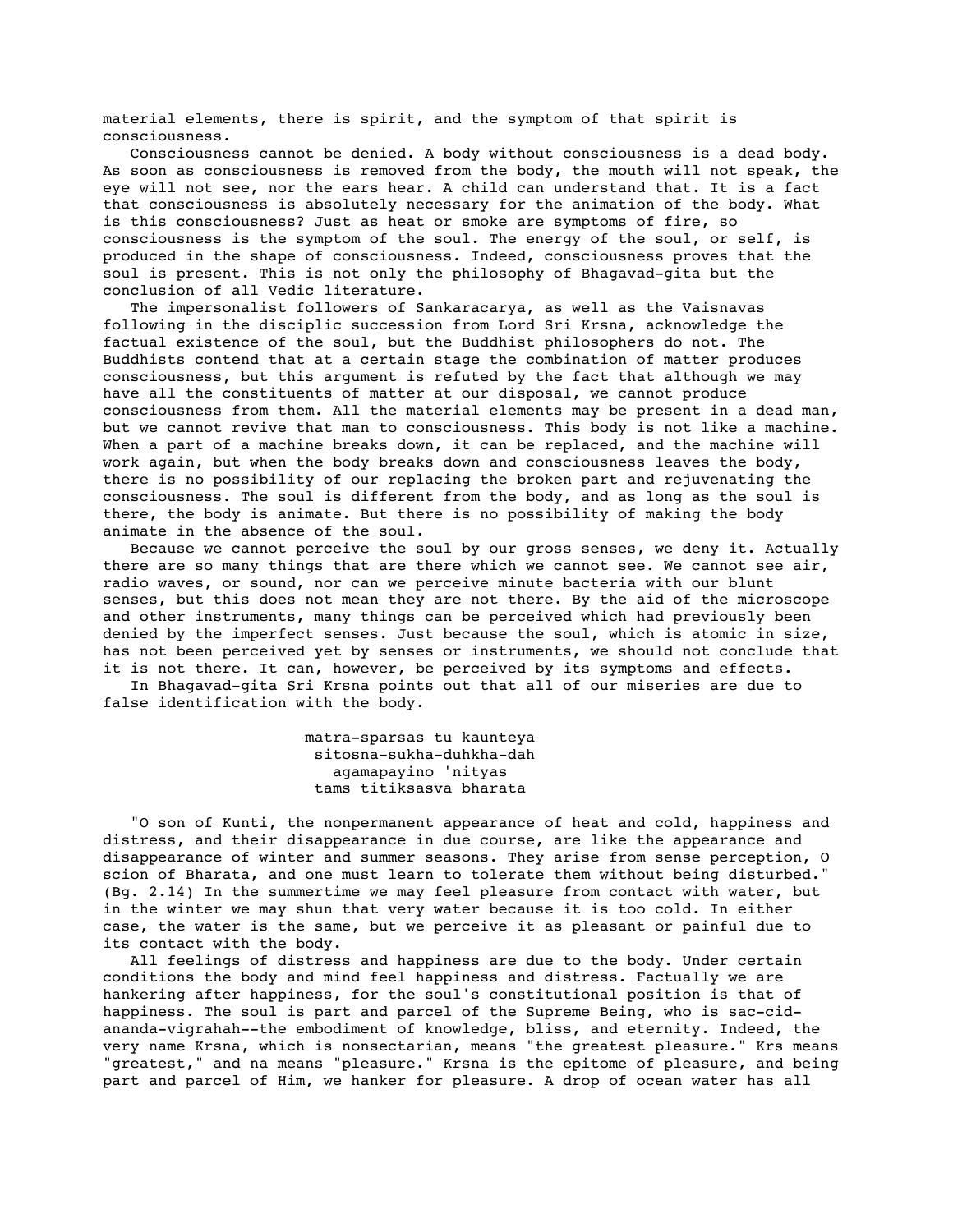the properties of the ocean itself, and we, although minute particles of the Supreme Whole, have the same energetic properties as the Supreme.

 The atomic soul, although so small, is moving the entire body to act in so many wonderful ways. In the world we see so many cities, highways, bridges, great buildings, monuments, and great civilizations, but who has done all this? It is all done by the minute spirit spark within the body. If such wonderful things can be performed by the minute spirit spark, we cannot begin to imagine what can be accomplished by the Supreme Spirit Whole. The natural hankering of the minute spirit spark is for the qualities of the whole--knowledge, bliss, and eternality--but these hankerings are being frustrated due to the material body. The information on how to attain the soul's desire is given in Bhagavad-gita.

 At present we are trying to attain eternity, bliss, and knowledge by means of an imperfect instrument. Actually, our progress toward these goals is being blocked by the material body; therefore we have to come to the realization of our existence beyond the body. Theoretical knowledge that we are not these bodies will not do. We have to keep ourselves always separate as masters of the body, not as servants. If we know how to drive a car well, it will give us good service; but if we do not know how, we will be in danger.

 The body is composed of senses, and the senses are always hungry after their objects. The eyes see a beautiful person and tell us, "Oh, there is a beautiful girl, a beautiful boy. Let's go see." The ears are telling us, "Oh, there is very nice music. Let us go hear it." The tongue is saying, "Oh, there is a very nice restaurant with palatable dishes. Let us go." In this way the senses are dragging us from one place to another, and because of this we are perplexed.

> indriyanam hi caratam yan mano 'nuvidhiyate tad asya harati prajnam vayur navam ivambhasi

 "As a boat on the water is swept away by a strong wind, even one of the senses on which the mind focuses can carry away a man's intelligence." (Bg. 2.67)

 It is imperative that we learn how to control the senses. The name gosvami is given to someone who has learned how to master the senses. Go means "senses," and svami means "controller"; so one who can control the senses is to be considered a gosvami. Krsna indicates that one who identifies with the illusory material body cannot establish himself in his proper identity as spirit soul. Bodily pleasure is flickering and intoxicating, and we cannot actually enjoy it, because of its momentary nature. Actual pleasure is of the soul, not the body. We have to mold our lives in such a way that we will not be diverted by bodily pleasure. If somehow we are diverted, it is not possible for us to establish our consciousness in its true identity beyond the body.

> bhogaisvarya-prasaktanam tayapahrta-cetasam vyavasayatmika buddhih samadhau na vidhiyate

 traigunya-visaya veda nistraigunyo bhavarjuna nirdvandvo nitya-sattva-stho niryoga-ksema atmavan

 "In the minds of those who are too attached to sense enjoyment and material opulence, and who are bewildered by such things, the resolute determination for devotional service to the Supreme Lord does not take place. The Vedas deal with the subject of the three modes of material nature. Rise above these modes, O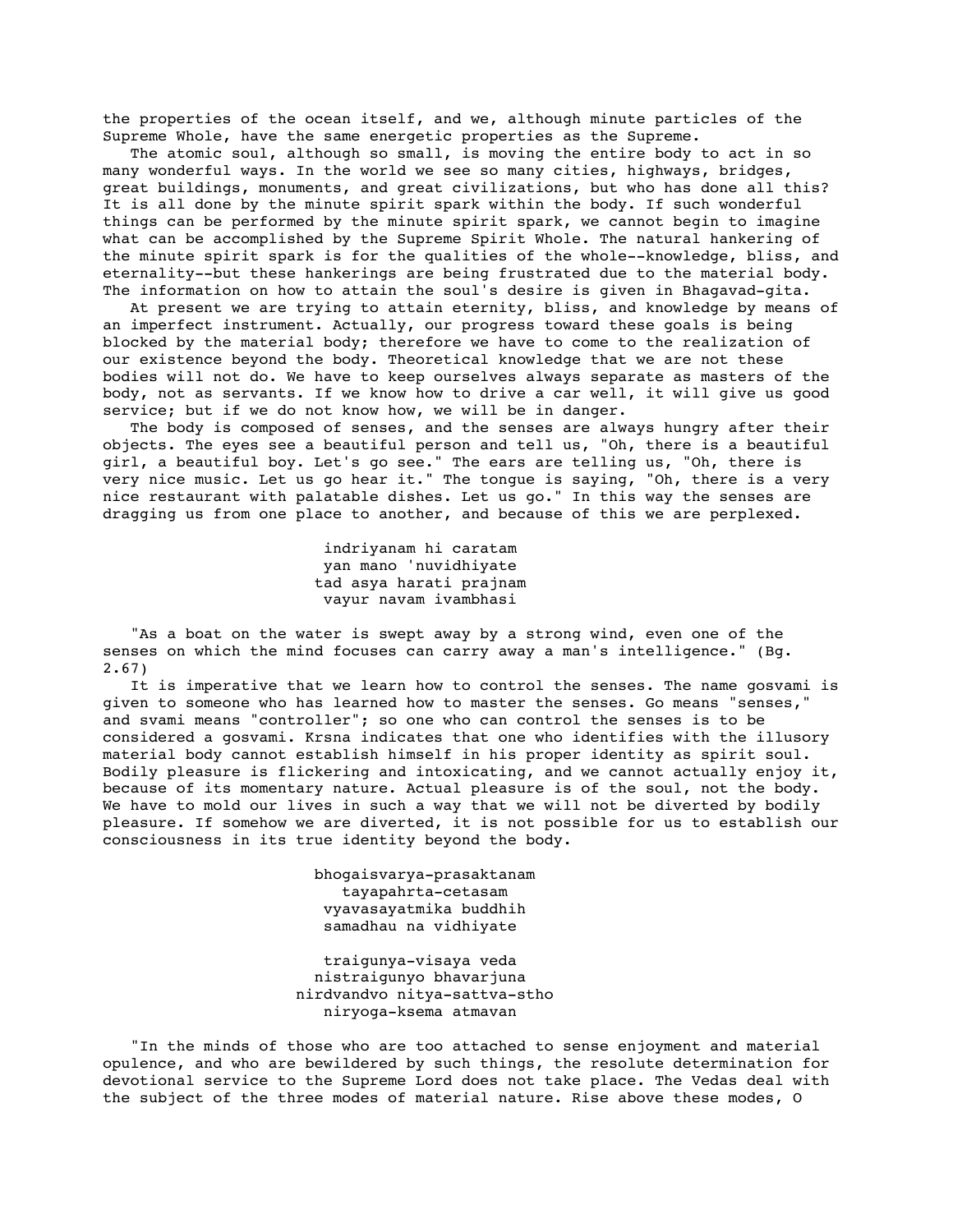Arjuna. Be transcendental to all of them. Be free from all dualities and from all anxieties for gain and safety, and be established in the Self." (Bg. 2.44- 45)

 The word veda means "book of knowledge." There are many books of knowledge, which vary according to the country, population, environment, etc. In India the books of knowledge are referred to as the Vedas. In the West they are called the Old Testament and New Testament. The Muhammadans accept the Koran. What is the purpose for all these books of knowledge? They are to train us to understand our position as pure soul. Their purpose is to restrict bodily activities by certain rules and regulations, and these rules and regulations are known as codes of morality. The Bible, for instance, has ten commandments intended to regulate our lives. The body must be controlled in order for us to reach the highest perfection, and without regulative principles, it is not possible to perfect our lives. The regulative principles may differ from country to country or from scripture to scripture, but that doesn't matter, for they are made according to the time and circumstances and the mentality of the people. But the principle of regulated control is the same. Similarly, the government sets down certain regulations to be obeyed by its citizens. There is no possibility of making advancement in government or civilization without some regulations. In the previous verse, Sri Krsna tells Arjuna that the regulative principles of the Vedas are meant to control the three modes of material nature--goodness, passion, and ignorance (traigunya-visaya vedah). However, Krsna is advising Arjuna to establish himself in his pure constitutional position as spirit soul, beyond the dualities of material nature.

 As we have already pointed out, these dualities--such as heat and cold, pleasure and pain--arise due to the contact of the senses with their objects. In other words, they are born of identification with the body. Krsna indicates that those who are devoted to enjoyment and power are carried away by the words of the Vedas, which promise heavenly enjoyment by sacrifice and regulated activity. Enjoyment is our birthright, for it is the characteristic of the spirit soul, but the spirit soul tries to enjoy materially, and this is the mistake.

 Everyone is turning to material subjects for enjoyment and is compiling as much knowledge as possible. Someone is becoming a chemist, physicist, politician, artist, or whatever. Everyone knows something of everything or everything of something, and this is generally known as knowledge. But as soon as we leave the body, all of this knowledge is vanquished. In a previous life one may have been a great man of knowledge, but in this life he has to start again by going to school and learning how to read and write from the beginning. Whatever knowledge was acquired in the previous life is forgotten. The situation is that we are actually seeking eternal knowledge, but this cannot be acquired by this material body. We are all seeking enjoyment through these bodies, but bodily enjoyment is not our actual enjoyment. It is artificial. We have to understand that if we want to continue in this artificial enjoyment, we will not be able to attain our position of eternal enjoyment.

 The body must be considered a diseased condition. A diseased man cannot enjoy himself properly; a man with jaundice, for instance, will taste sugar candy as bitter, but a healthy man can taste its sweetness. In either case, the sugar candy is the same, but according to our condition it tastes different. Unless we are cured of this diseased conception of bodily life, we cannot taste the sweetness of spiritual life. Indeed, it will taste bitter to us. At the same time, by increasing our enjoyment of material life, we are further complicating our diseased condition. A typhoid patient cannot eat solid food, and if someone gives it to him to enjoy, and he eats it, he is further complicating his malady and is endangering his life. If we really want freedom from the miseries of material existence, we must minimize our bodily demands and pleasures.

 Actually, material enjoyment is not enjoyment at all. Real enjoyment does not cease. In the Mahabharata there is a verse--ramante yogino 'nante--to the effect that the yogis (yogino), those who are endeavoring to elevate themselves to the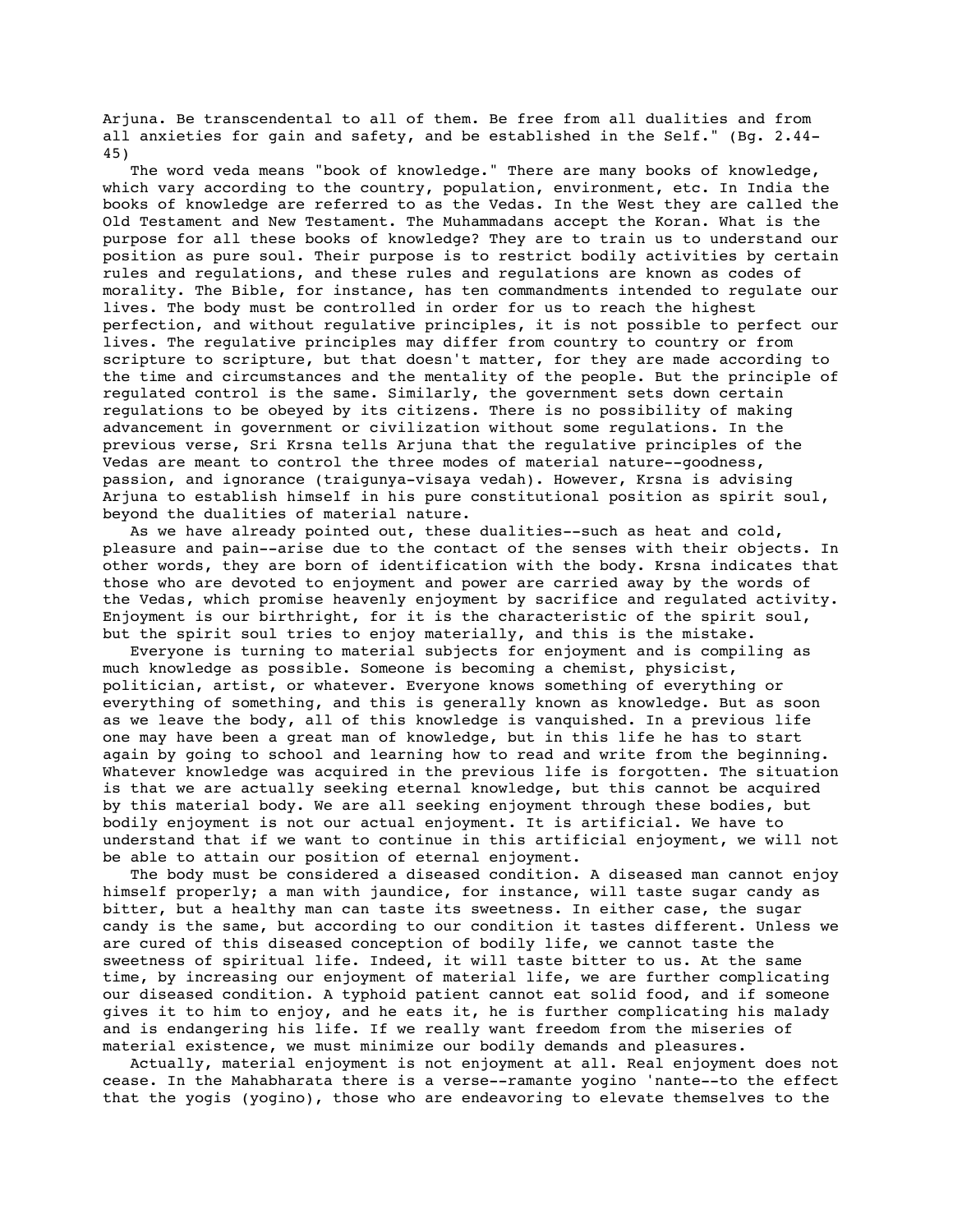spiritual platform, are actually enjoying (ramante), but their enjoyment is anante, endless. This is because their enjoyment is in relation to the supreme enjoyer (Rama), Sri Krsna. Bhagavan Sri Krsna is the real enjoyer, and Bhagavadgita (5.29) confirms this:

> bhoktaram yajna-tapasam sarva-loka-mahesvaram suhrdam sarva-bhutanam jnatva mam santim rcchati

 "The sages, knowing Me as the ultimate enjoyer of all sacrifices and austerities, the Supreme Lord of all planets and demigods, and the benefactor and well-wisher of all living entities, attain peace from the pangs of material miseries." Bhoga means "enjoyment," and our enjoyment comes from understanding our position as the enjoyed. The real enjoyer is the Supreme Lord, and we are enjoyed by Him.

 An example of this relationship can be found in the material world between the husband and the wife: the husband is the enjoyer (purusa), and the wife is the enjoyed (prakrti). The word pri means "woman." Purusa, or spirit, is the subject, and prakrti, or nature, is the object. The enjoyment, however, is participated in both by the husband and the wife. When actual enjoyment is there, there is no distinction that the husband is enjoying more or the wife is enjoying less. Although the male is the predominator and the female is the predominated, there is no division when it comes to enjoyment. On a larger scale, no living entity is the enjoyer.

 God expanded into many, and we constitute those expansions. God is one without a second, but He willed to become many in order to enjoy. We have experience that there is little or no enjoyment in sitting alone in a room talking to oneself. However, if there are five people present, our enjoyment is enhanced, and if we can discuss Krsna before many, many people, the enjoyment is all the greater. Enjoyment means variety. God became many for His enjoyment, and thus our position is that of the enjoyed. That is our constitutional position and the purpose for our creation. Both enjoyer and enjoyed have consciousness, but the consciousness of the enjoyed is subordinate to the consciousness of the enjoyer. Although Krsna is the enjoyer and we the enjoyed, the enjoyment can be participated in equally by everyone. Our enjoyment can be perfected when we participate in the enjoyment of God. There is no possibility of our enjoying separately on the bodily platform. Material enjoyment on the gross bodily platform is discouraged throughout Bhagavad-gita.

> matra-sparsas tu kaunteya sitosna-sukha-duhkha-dah agamapayino 'nityas tams titiksasva bharata

 "O son of Kunti, the nonpermanent appearance of heat and cold, happiness and distress, and their disappearance in due course, are like the appearance and disappearance of winter and summer seasons. They arise from sense perception, O scion of Bharata, and one must learn to tolerate them without being disturbed." (Bg. 2.14)

 The gross material body is a result of the interaction of the modes of material nature, and it is doomed to destruction.

> antavanta ime deha nityasyoktah saririnah anasino 'prameyasya tasmad yudhyasva bharata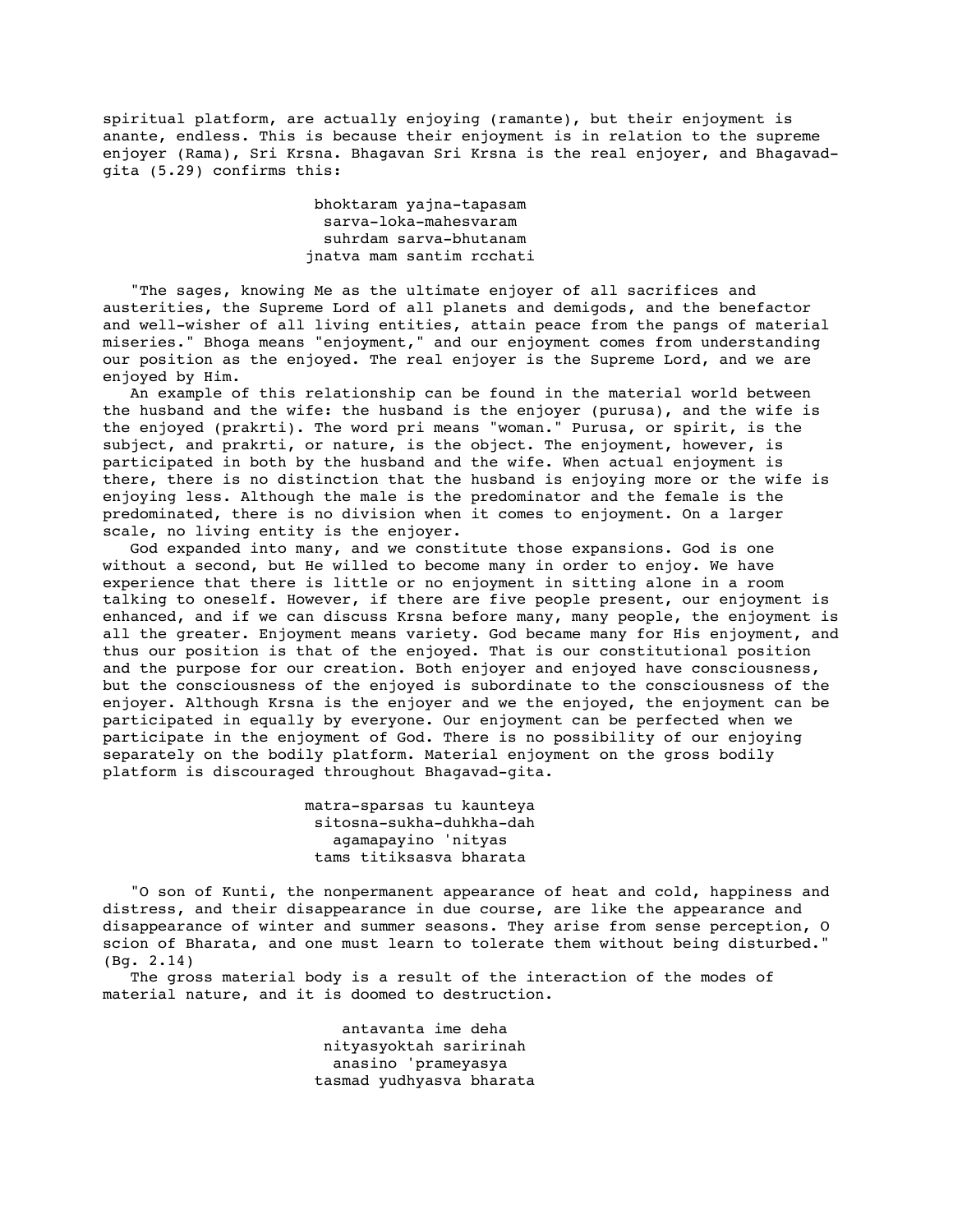"Only the material body of the indestructible, immeasurable, and eternal living entity is subject to destruction; therefore, fight, O descendant of Bharata." (Bg. 2.18) Sri Krsna therefore encourages us to transcend the bodily conception of existence and attain to our actual spiritual life.

> gunan etan atitya trin dehi deha-samudbhavan janma-mrtyu jara-duhkhair vimukto 'mrtam asnute

 "When the embodied being is able to transcend these three modes [goodness, passion, and ignorance], he can become free from birth, death, old age, and their distresses and can enjoy nectar even in this life." (Bg. 14.20)

 To establish ourselves on the pure brahma-bhuta spiritual platform, above the three modes, we must take up the method of Krsna consciousness. The gift of Caitanya Mahaprabhu, the chanting of the names of Krsna--Hare Krsna, Hare Krsna, Krsna Krsna, Hare Hare. Hare Rama, Hare Rama, Rama Rama, Hare Hare--facilitates this process. This method is called bhakti-yoga or mantra-yoga, and it is employed by the highest transcendentalists. How the transcendentalists realize their identity beyond birth and death, beyond the material body, and transfer themselves from the material universe to the spiritual universes are the subjects of the following chapters.

# Chapter Two Elevation at Death

 There are different kinds of transcendentalists who are called yogis--hathayogis, jnana-yogis, dhyana-yogis, and bhakti-yogis--and all of them are eligible to be transferred to the spiritual world. The word yoga means "to link up," and the yoga systems are meant to enable us to link with the transcendental world. As mentioned in the previous chapter, originally we are all connected to the Supreme Lord, but now we have been affected by material contamination. The process is that we have to return to the spiritual world, and that process of linking up is called yoga. Another meaning of the word yoga is "plus." At the present moment we are minus God, or minus the Supreme. When we add Krsna--or God--to our lives, this human form of life becomes perfect.

 At the time of death we have to finish that process of perfection. During our lifetime we have to practice the method of approaching that perfection so that at the time of death, when we have to give up this material body, that perfection can be realized.

> prayana-kale manasacalena bhaktya yukto yoga-balena caiva bhruvor madhye pranam avesya samyak sa tam param purusam upaiti divyam

 "One who, at the time of death, fixes his life air between the eyebrows and in full devotion engages himself in remembering the Supreme Lord, will certainly attain to the Supreme Personality of Godhead." (Bg. 8.10)

 Just as a student studies a subject for four or five years and then takes his examination and receives a degree, similarly, with the subject of life, if we practice during our lives for the examination at the time of death, and if we pass the examination, we are transferred to the spiritual world. Our whole life is examined at the time of death.

> yam yam vapi smaran bhavam tyajaty ante kalevaram tam tam evaiti kaunteya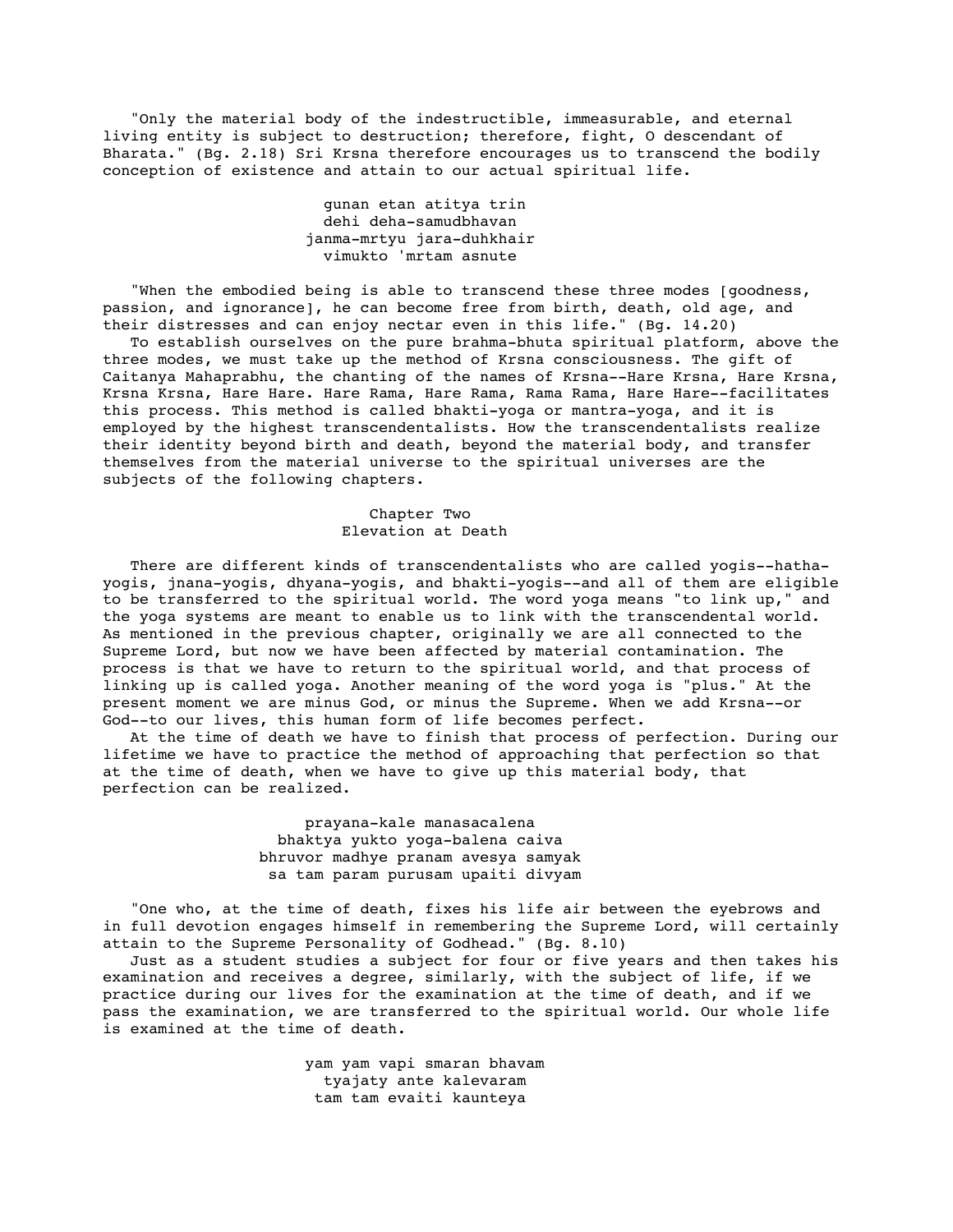#### sada tad-bhava-bhavitah

 "Whatever state of being one remembers when he quits his body, that state he will attain without fail." (Bg. 8.6)

 There is a Bengali proverb that says that whatever one does for perfection will be tested at the time of his death. In Bhagavad-gita Krsna describes what one should do when giving up the body. For the dhyana-yogi (meditator) Sri Krsna speaks the following verses:

> yad aksaram veda-vido vadanti visanti yad yatayo vita-ragah yad icchanto brahmacaryam caranti tat te padam sangrahena pravaksye

 sarva-dvarani samyamya mano hrdi nirudhya ca murdhny adhayatmanah pranam asthito yoga-dharanam

 "Persons learned in the Vedas, who utter omkara and who are great sages in the renounced order, enter into Brahman. Desiring such perfection, one practices celibacy. I shall now explain to you this process by which one may attain salvation. The yogic situation is that of detachment from all sensual engagements. Closing all the doors of the senses and fixing the mind on the heart and the life air at the top of the head, one establishes himself in yoga." (Bg. 8.11-12)

 In the yoga system this process is called pratyahara, which means "just the opposite." Although during life the eyes are engaged in seeing worldly beauty, at death one has to retract the senses from their objects and see the beauty within. Similarly, the ears are accustomed to hearing so many sounds in the world, but at the moment of death one has to hear the transcendental omkara from within.

> om ity ekaksaram brahma vyaharan mam anusmaran yah prayati tyajan deham sa yati paramam gatim

 "After being situated in this yoga practice and vibrating the sacred syllable om, the supreme combination of letters, if one thinks of the Supreme Personality of Godhead and quits his body, he will certainly reach the spiritual planets." (Bg. 8.13) In this way, all the senses have to be stopped in their external activities and concentrated on the form of visnu-murti, the form of God. The mind is very turbulent, but it has to be fixed on the Lord in the heart. When the mind is fixed within the heart and the life air is transferred to the top of the head, one can attain perfection of yoga.

 At this point the yogi determines where he is to go. In the material universe there are innumerable planets, and beyond this universe there is the spiritual universe. The yogis have information of these places from Vedic literatures. Just as one going to America can get some idea what the country is like by reading books, one can also have knowledge of the spiritual planets by reading Vedic literatures. The yogi knows all these descriptions, and he can transfer himself to any planet he likes, without the help of spaceships. Space travel by mechanical means is not the accepted process for elevation to other planets. Perhaps with a great deal of time, effort, and money a few men may be able to reach other planets by material means--spaceships, space suits, etc.--but this is a very cumbersome and impractical method. In any case, it is not possible to go beyond the material universe by mechanical means.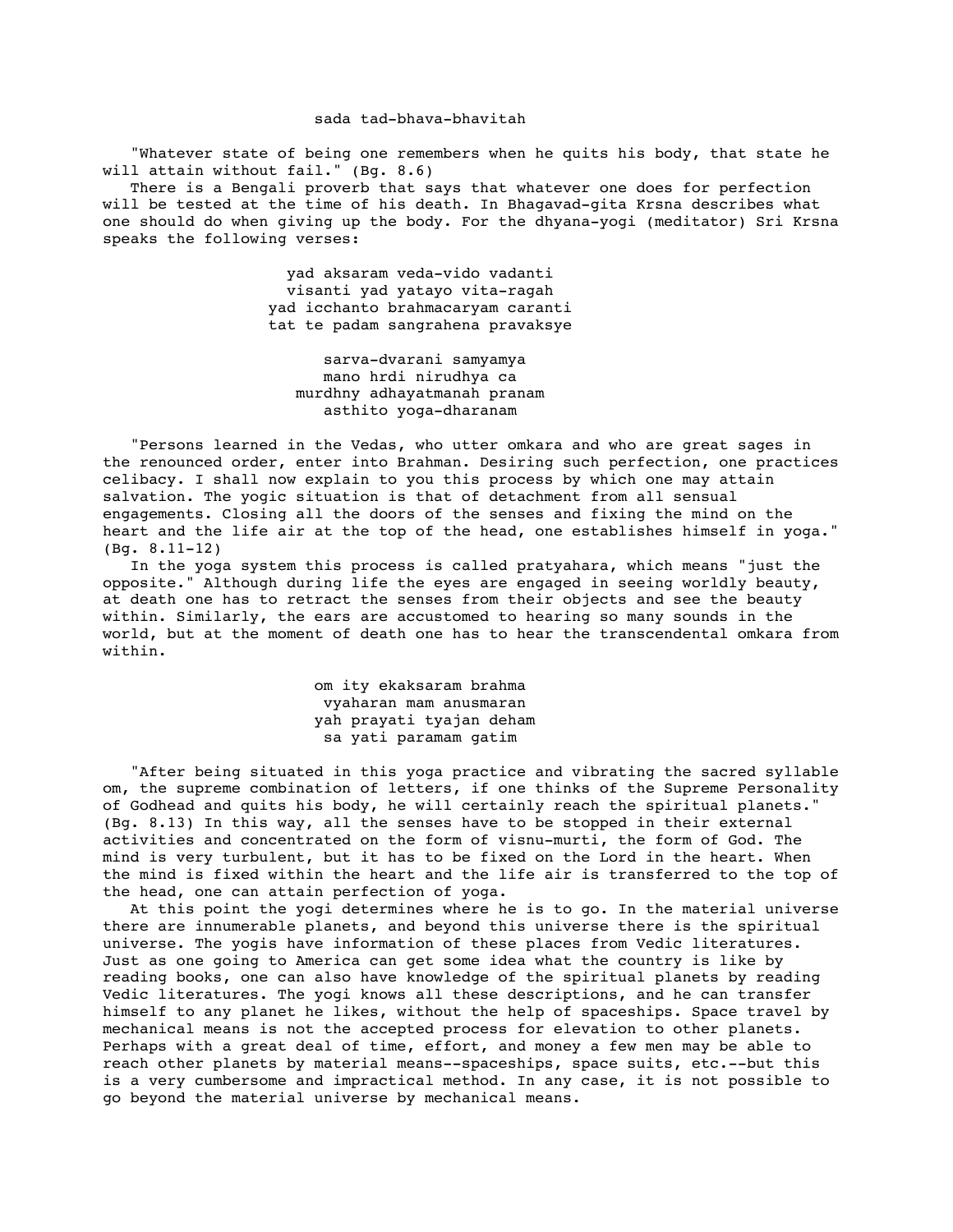The generally accepted method for transferral to higher planets is the practice of the meditational yoga system or jnana system. The bhakti-yoga system, however, is not to be practiced for transferral to any material planet, for those who are servants of Krsna, the Supreme Lord, are not interested in any planets in this material world because they know that on whatever planet one enters in the material sky, the four principles of birth, old age, disease, and death are present. On higher planets, the duration of life may be longer than on this earth, but death is there nonetheless. By "material universe" we refer to those planets where birth, old age, disease, and death reside, and by "spiritual universe" we refer to those planets where there is no birth, old age, disease, and death. Those who are intelligent do not try to elevate themselves to any planet within the material universe.

 If one tries to enter higher planets by mechanical means, instant death is assured, for the body cannot stand the radical changes in atmosphere. But if one attempts to go to higher planets by means of the yoga system, he will acquire a suitable body for entrance. We can see this demonstrated on this earth, for we know it is not possible for us to live in the sea, in a watery atmosphere, nor is it possible for aquatics to live on the earth. As we understand that even on this planet one has to have a particular type of body to live in a particular place, so a particular type of body is required for other planets. On the higher planets, bodies live much longer than on earth, for six months on earth is equal to one day on the higher planets. Thus the Vedas describe that those who live on higher planets live upward to ten thousand earth years. Yet despite such a long life span, death awaits everyone. Even if one lives twenty thousand or fifty thousand or even millions of years, in the material world the years are all counted, and death is there. How can we escape this subjugation by death? That is the lesson of Bhagavad-gita.

> na jayate mriyate va kadacin nayam bhutva bhavita va na bhuyah ajo nityah sasvato 'yam purano na hanyate hanyamane sarire

 "For the soul there is never birth nor death. Nor, once having been, does he ever cease to be. He is unborn, eternal, ever-existing, undying, and primeval. He is not slain when the body is slain." (Bg. 2.20)

 We are spirit soul, and as such we are eternal. Why, then, should we subject ourselves to birth and death? One who asks this question is to be considered intelligent. Those who are Krsna conscious are very intelligent, because they are not interested in gaining entrance to any planet where there is death. They will reject a long duration of life in order to attain a body like God's. Isvarah paramah krsnah sac-cid-ananda-vigrahah. Sat means "eternal," cit means "full of knowledge," and ananda means "full of pleasure." Krsna is the reservoir of all pleasure. If we transfer ourselves from this body into the spiritual world--either to Krsnaloka (Krsna's planet) or any other spiritual planet--we will receive a similar sac-cid-ananda body. Thus the aim of those who are in Krsna consciousness is different from those who are trying to promote themselves to higher planets within this material world.

The self, or soul, of the individual is a minute spiritual spark. The perfection of yoga lies in the transferral of this spiritual spark to the top of the head. Having attained this, the yogi can transfer himself to any planet in the material world, according to his desire. If the yogi is curious to know what the moon is like, he can transfer himself there, or if he is interested in higher planets, he can transfer himself there, just as travelers go to New York, Canada, or other cities on the earth. Wherever one goes on earth, he finds the same visa and customs systems operating, and on all the material planets one can similarly see the principles of birth, old age, disease, and death operating.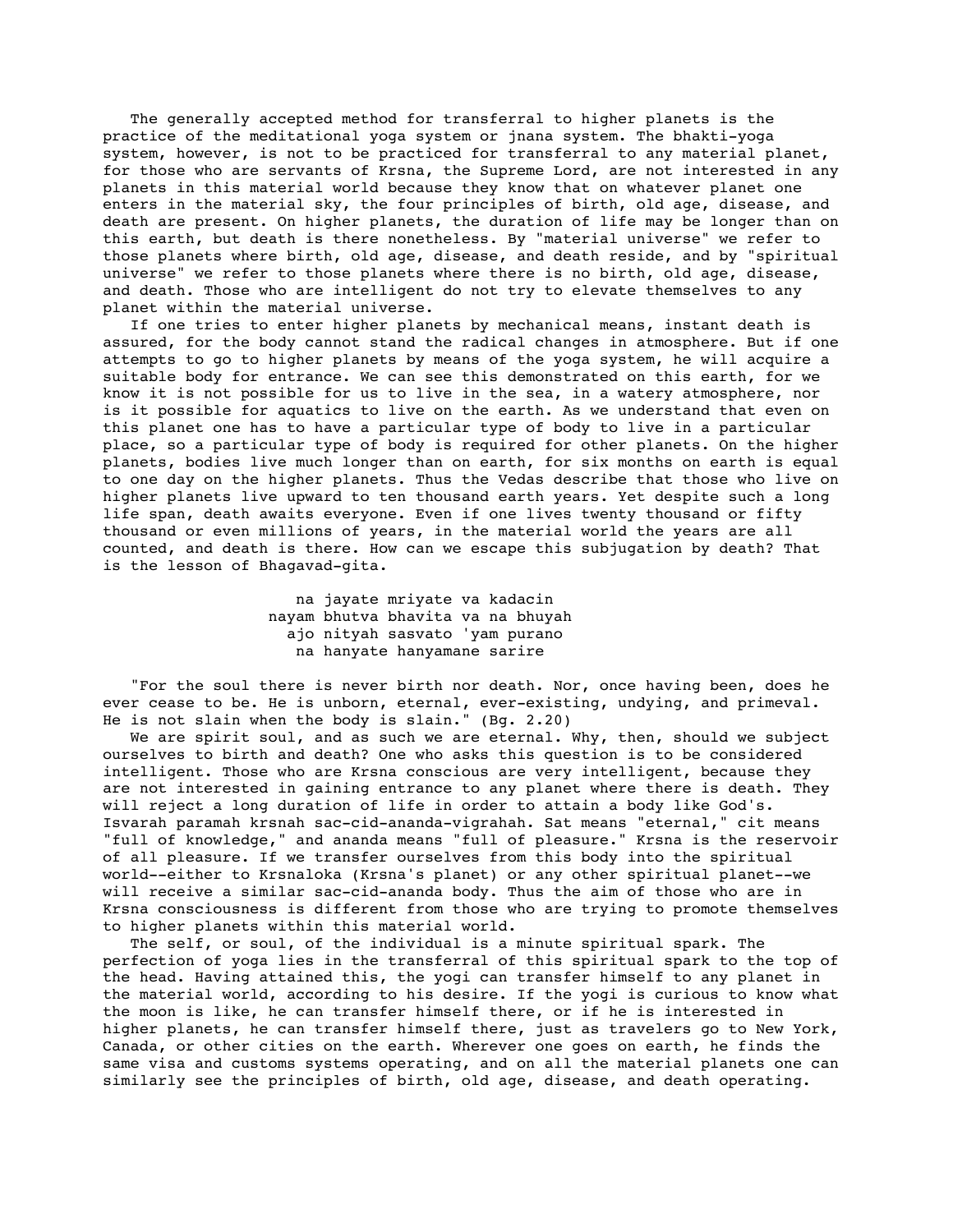Om ity ekaksaram brahma: at the point of death the yogi can pronounce om, omkara, the concise form of transcendental sound vibration. If the yogi can vibrate this sound and at the same time remember Krsna, or Visnu (mam anusmaran), he attains the highest goal. It is the process of yoga to concentrate the mind on Visnu. The impersonalists imagine some form of the Supreme Lord, but the personalists do not imagine this; they actually see. Whether one imagines Him or actually sees Him, one has to concentrate his mind on the personal form of Krsna.

> ananya-cetah satatam yo mam smarati nityasah tasyaham sulabhah partha nitya-yuktasya yoginah

 "For one who remembers Me without deviation, I am easy to obtain, O son of Prtha, because of his constant engagement in devotional service." (Bg. 8.14)

Those who are satisfied with temporary life, temporary pleasure, and temporary facilities are not to be considered intelligent, at least not according to Bhagavad-gita. According to the Gita, one whose brain substance is very small is interested in temporary things. We are eternal, so why should we be interested in temporary things? No one wants a nonpermanent situation. If we are living in an apartment and the landlord asks us to vacate, we are sorry, but we are not sorry if we move into a better apartment. It is our nature, because we are permanent, to want permanent residence. We don't wish to die, because in actuality we are permanent. Nor do we want to grow old or be diseased, because these are all external or nonpermanent states. Although we are not meant to suffer from fever, sometimes fever comes, and we have to take precautions and remedies to get well again. The fourfold miseries are like a fever, and they are all due to the material body. If somehow we can get out of the material body, we can escape the miseries that are integral with it.

 For the impersonalists to get out of this temporary body, Krsna here advises that they vibrate the syllable om. In this way they can be assured of transmigration into the spiritual world. However, although they may enter the spiritual world, they cannot enter into any of the planets there. They remain outside, in the brahmajyoti. The brahmajyoti may be compared to the sunshine, and the spiritual planets may be compared to the sun itself. In the spiritual sky the impersonalists remain in the effulgence of the Supreme Lord, the brahmajyoti. The impersonalists are placed in the brahmajyoti as spiritual sparks, and in this way the brahmajyoti is filled with spiritual sparks. This is what is meant by merging into the spiritual existence. It should not be considered that one merges into the brahmajyoti in the sense of becoming one with it; the individuality of the spiritual spark is retained, but because the impersonalist does not want to take a personal form, he is found as a spiritual spark in that effulgence. Just as the sunshine is composed of so many atomic particles, so the brahmajyoti is composed of so many spiritual sparks.

 However, as living entities we want enjoyment. Being, in itself, is not enough. We want bliss (ananda) as well as being (sat). In his entirety, the living entity is composed of three qualities--eternality, knowledge, and bliss. Those who enter impersonally into the brahmajyoti can remain there for some time in full knowledge that they are now merged homogeneously with Brahman, but they cannot have that eternal ananda, bliss, because that part is wanting. One may remain alone in a room for some time and may enjoy himself by reading a book or engaging in some thought, but it is not possible to remain in that room for years and years at a time, and certainly not for all eternity. Therefore, for one who merges impersonally into the existence of the Supreme, there is every chance of falling down again into the material world in order to acquire some association. This is the verdict of Srimad-Bhagavatam. Astronauts may travel thousands and thousands of miles, but if they do not find rest on some planet,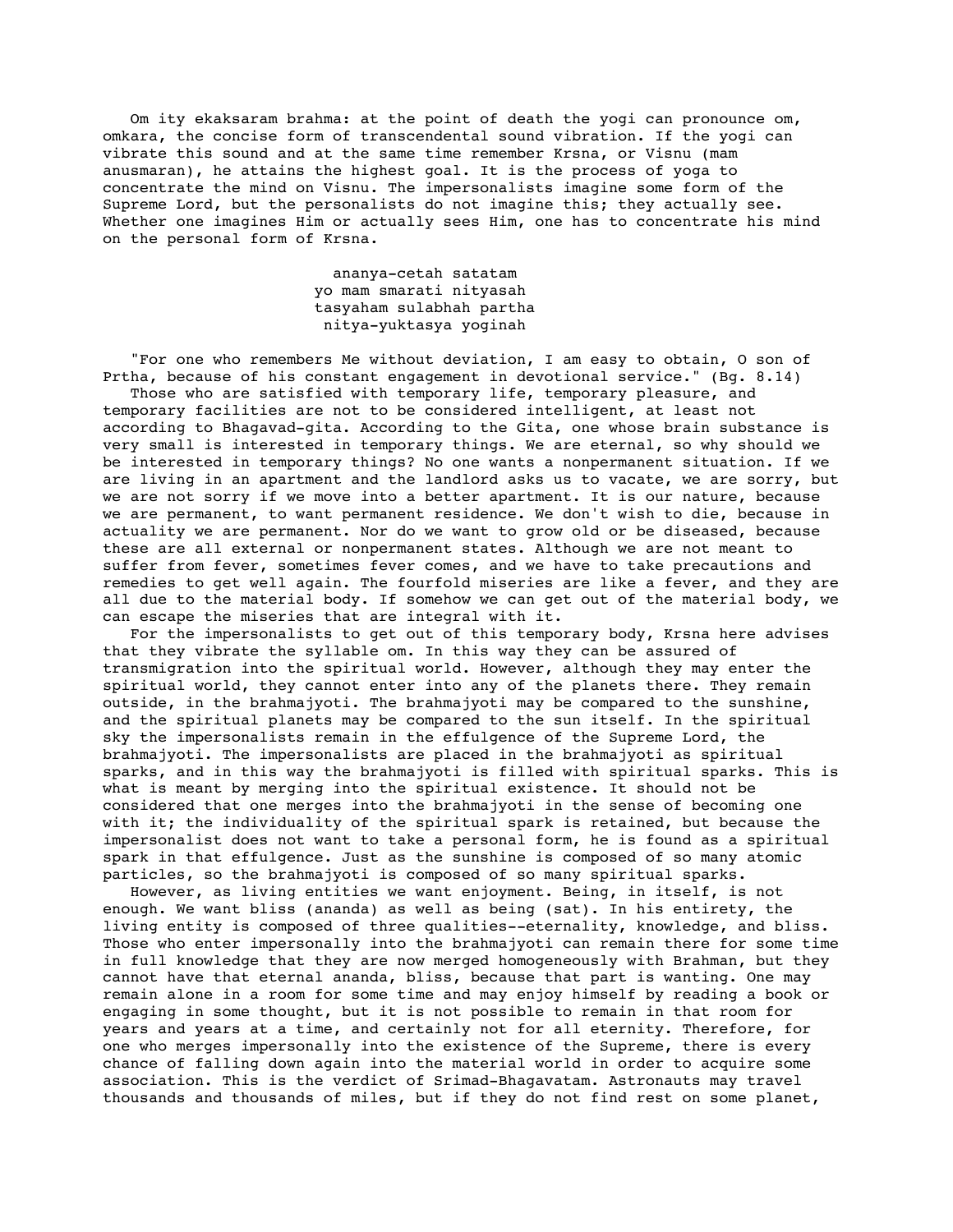they have to return again to earth. In any case, rest is required. In the impersonal form, rest is uncertain. Therefore Srimad-Bhagavatam says that even after so much endeavor, if the impersonalist enters into the spiritual world and acquires an impersonal form, he returns again into the material world because of neglecting to serve the Supreme Lord in love and devotion. As long as we are here on earth, we must learn to practice to love and serve Krsna, the Supreme Lord. If we learn this, we can enter into those spiritual planets. The impersonalist's position in the spiritual world is nonpermanent, for out of loneliness he will attempt to acquire some association. Because he does not associate personally with the Supreme Lord, he has to return again to the world and associate with conditioned living entities there.

 It is of utmost importance, therefore, that we know the nature of our constitutional position: we want eternity, complete knowledge, and also pleasure. When we are left alone for a long time in the impersonal brahmajyoti, we cannot have pleasure, and therefore we accept the pleasure given by the material world. But in Krsna consciousness, real pleasure is enjoyed. In the material world it is generally accepted that the highest pleasure is sex. This is a perverted reflection of the sex pleasure in the spiritual world, the pleasure of association with Krsna. But we should not think that the pleasure there is like the sex pleasure in the material world. No, it is different. But unless sex life is there in the spiritual world, it cannot be reflected here. Here it is simply a perverted reflection, but the actual life is there in Krsna, who is full of all pleasure. Therefore, the best process is to train ourselves now, so that at the time of death we may transfer ourselves to the spiritual universe, to Krsnaloka, and there associate with Krsna. In Brahma-samhita (5.29) Sri Krsna and His abode are described thus:

> cintamani-prakara-sadmasu kalpa-vrksa laksavrtesu surabhir abhipalayantam laksmi-sahasra-sata-sambhrama-sevyamanam govindam adi-purusam tam aham bhajami

 "I worship Govinda, the primeval Lord, the first progenitor, who is tending the cows, fulfilling all desire, in abodes built with spiritual gems, surrounded by millions of wish-fulfilling trees, always served with great reverence and affection by hundreds and thousands of laksmis, or gopis." This is a description of Krsnaloka. The houses are made of what is called "touchstone." Whatever touchstone touches immediately turns into gold. The trees are wish-fulfilling trees, or "desire trees," for one can receive from them whatever he wishes. In this world we get mangoes from mango trees and apples from apple trees, but there from any tree one can get whatever he desires. Similarly, the cows are called surabhi, and they yield an endless supply of milk. These are descriptions of the spiritual planets found in Vedic scriptures.

 In this material world we have become acclimatized to birth, death, and all sorts of suffering. Material scientists have discovered many facilities for sense enjoyment and destruction, but they have discovered no solution to the problems of old age, disease, and death. They cannot make any machine that will check death, old age, or disease. We can manufacture something that will accelerate death, but nothing that will stop death. Those who are intelligent, however, are not concerned with the fourfold miseries of material life, but with elevation to the spiritual planets. One who is continuously in trance (nityayuktasya yoginah) does not divert his attention to anything else. He is always situated in trance. His mind is always filled with the thought of Krsna, without deviation (ananya-cetah satatam). Satatam refers to anywhere and any time.

 In India I lived in Vrndavana, and now I am in America, but this does not mean that I am out of Vrndavana, because if I think of Krsna always, then I'm always in Vrndavana, regardless of the material designation. Krsna consciousness means that one always lives with Krsna on that spiritual planet, Goloka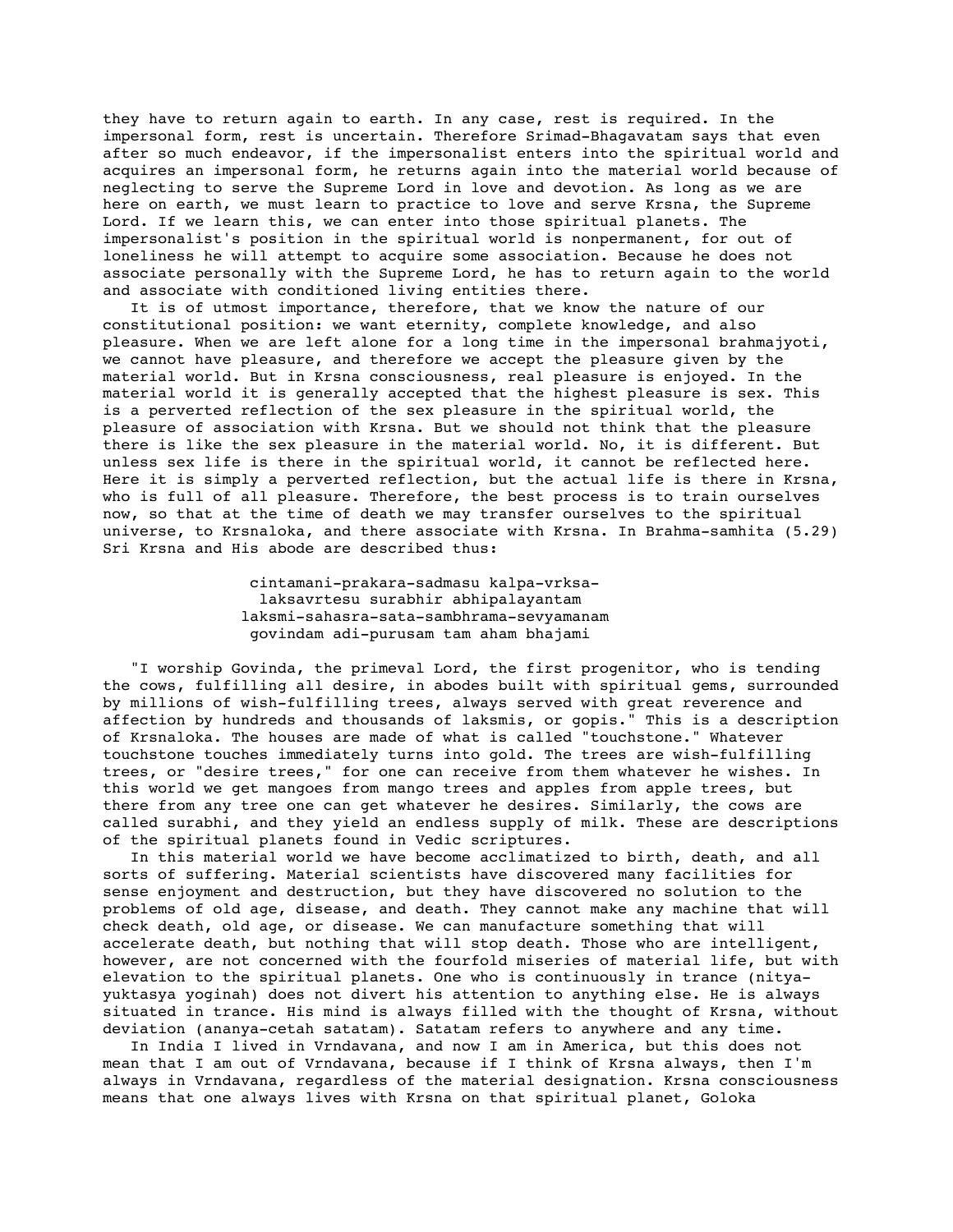Vrndavana, and that one is simply waiting to give up this material body. Smarati nityasah means "continuously remembering," and for one who is continuously remembering Krsna, the Lord becomes tasyaham sulabhah--easily purchased. Krsna Himself says that He is easily purchased by this bhakti-yoga process. Then why should we take to any other process? We can chant Hare Krsna, Hare Krsna, Krsna Krsna, Hare Hare. Hare Rama, Hare Rama, Rama Rama, Hare Hare twenty-four hours daily. There are no rules and regulations. One can chant in the street, in the subway, or at his home or office. There is no tax and no expense. So why not take to it?

"**Beyond Birth and Death**" by His Divine Grace A.C. Bhaktivedanta Swami Prabhupada.

COPYRIGHT NOTICE: This is an evaluation copy of the printed version of this book, and is NOT FOR RESALE. This evaluation copy is intended for personal noncommercial use only, under the "fair use" guidelines established by international copyright laws. You may use this electronic file to evaluate the printed version of this book, for your own private use, or for short excerpts used in academic works, research, student papers, presentations, and the like. You can distribute this evaluation copy to others over the Internet, so long as you keep this copyright information intact. You may not reproduce more than ten percent (10%) of this book in any media without the express written permission from the copyright holders. Reference any excerpts in the following way: "Excerpted from "Beyond Birth and Death" by A.C. Bhaktivedanta Swami Prabhupada, courtesy of the Bhaktivedanta Book Trust International, www.Krishna.com."

This book and electronic file is Copyright 1972-2003 Bhaktivedanta Book Trust International, 3764 Watseka Avenue, Los Angeles, CA 90034, USA. All rights reserved. For any questions, comments, correspondence, or to evaluate dozens of other books in this collection, visit the website of the publishers, www.Krishna.com.

# Chapter Three Liberation from Material Planets

 The jnanis and yogis are generally impersonalists, and although they attain the temporary form of liberation by merging into the impersonal effulgence, the spiritual sky, according to Srimad-Bhagavatam their knowledge is not considered pure. By penances, austerities, and meditations they can rise up to the platform of the Supreme Absolute, but as has been explained, they again fall down to the material world, because they have not taken Krsna's personal features seriously. Unless one worships the lotus feet of Krsna, he again has to descend to the material platform. The ideal attitude should be, "I am Your eternal servitor. Please let me somehow engage in Your service." Krsna is called ajitah- unconquerable--for no one can conquer God, but according to Srimad-Bhagavatam, one with this attitude easily conquers the Supreme. Srimad-Bhagavatam also recommends that we give up this futile process to measure the Supreme. We cannot even measure the limitations of space, what to speak of the Supreme. It is not possible to measure the length and breadth of Krsna by one's minuscule knowledge, and one who arrives at this conclusion is considered intelligent by Vedic literature. One should come to understand, submissively, that he is a very insignificant segment of the universe. Abandoning the endeavor to understand the Supreme by limited knowledge or mental speculation, we should become submissive and hear of the Supreme through the authoritative sources such as Bhagavad-gita or through the lips of a realized soul.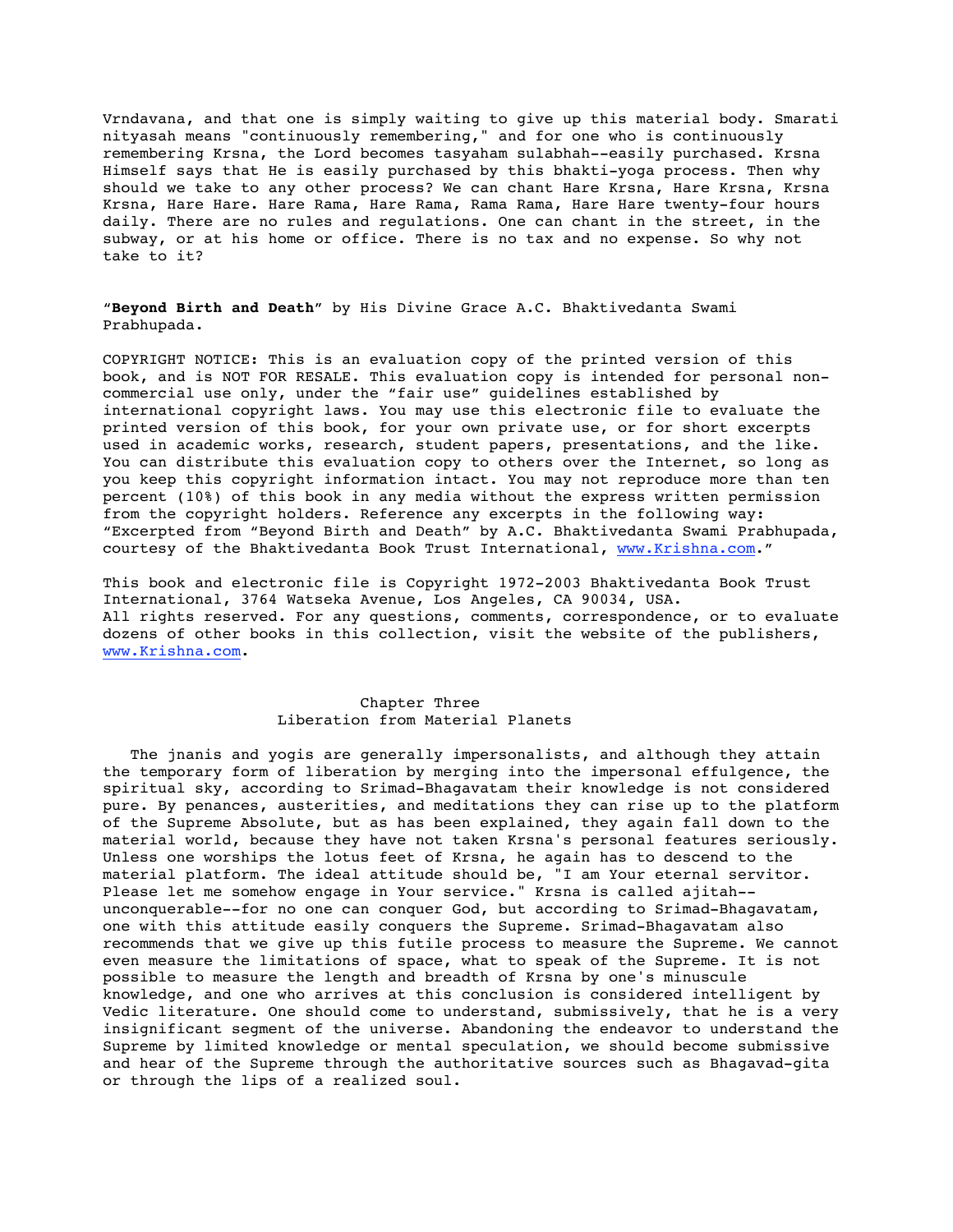In Bhagavad-gita Arjuna is hearing about God from the lips of Sri Krsna Himself. In this way Arjuna set the criterion for understanding the Supreme by submissive hearing. It is our position to hear Bhagavad-gita from the lips of Arjuna or his bona fide representative, the spiritual master. After hearing, it is necessary to practice this acquired knowledge in daily life. "My dear Lord, You are unconquerable," the devotee prays, "but by this process, by hearing, You are conquered." God is unconquerable, but He is conquered by the devotee who abandons mental speculation and listens to authoritative sources.

 According to Brahma-samhita there are two ways of acquiring knowledge--the ascending process and the descending process. By the ascending process one is elevated by knowledge acquired by himself. In this way one thinks, "I don't care for any authorities or books. I will attain knowledge myself by meditation, philosophy, etc. In this way I will understand God." The other process, the descending process, involves receiving knowledge from higher authorities. Brahma-samhita states that if one takes to the ascending process and travels at the speed of mind and wind for millions of years, he will still end up not knowing. For him, the subject matter will remain elusive and inconceivable. But that subject matter is given in Bhagavad-gita: ananya-cetah. Krsna says to meditate on Him without deviation from the path of devotional service in submission. For one who worships Him in this way--tasyaham sulabhah: "I become easily available." This is the process: if one works for Krsna twenty-four hours a day, Krsna cannot forget him. By becoming submissive, he can attract the attention of God. As Guru Maharaja Bhaktisiddhanta Sarasvati used to say, "Don't try to see God. Is God to come and stand before us like a servant just because we want to see Him? That is not the submissive way. We have to oblige Him by our love and service."

 The proper process for approaching Krsna was given to humanity by Lord Caitanya Mahaprabhu, and Rupa Gosvami, His first disciple, appreciated it. Rupa Gosvami was a minister in the Muhammadan government, but he left the government to become a disciple of Caitanya Mahaprabhu. When he first went to see the Lord, Rupa Gosvami approached Him with the following verse:

> namo maha-vadanyaya krsna-prema-pradaya te krsnaya krsna-caitanya namne gaura-tvise namah

 "I offer my respectful obeisances unto the Supreme Lord, Sri Krsna Caitanya, who is more magnanimous than any other avatara, even Krsna Himself, because He is bestowing freely what no one else has ever given--pure love of Krsna." Rupa Gosvami called Caitanya Mahaprabhu "the most munificent, the most charitable personality," because He was offering the most precious thing of all very cheaply--love of God. We all want Krsna and are all hankering after Him. Krsna is the most attractive, the most beautiful, the most opulent, the most powerful, and the most learned. That is the object of our hankering. We're hankering after the beautiful, the powerful, the learned, the wealthy. Krsna is the reservoir of all of this, so we need only turn our attention toward Him, and we will get everything. Everything--whatever we want. Whatever is our heart's desire will be fulfilled by this process of Krsna consciousness.

 For one who dies in Krsna consciousness, as stated before, entrance into Krsnaloka, the supreme abode where Krsna resides, is guaranteed. At this point one may ask what the advantage is in going to that planet, and Krsna Himself answers,

> mam upetya punar janma duhkhalayam asasvatam napnuvanti mahatmanah samsiddhim paramam gatah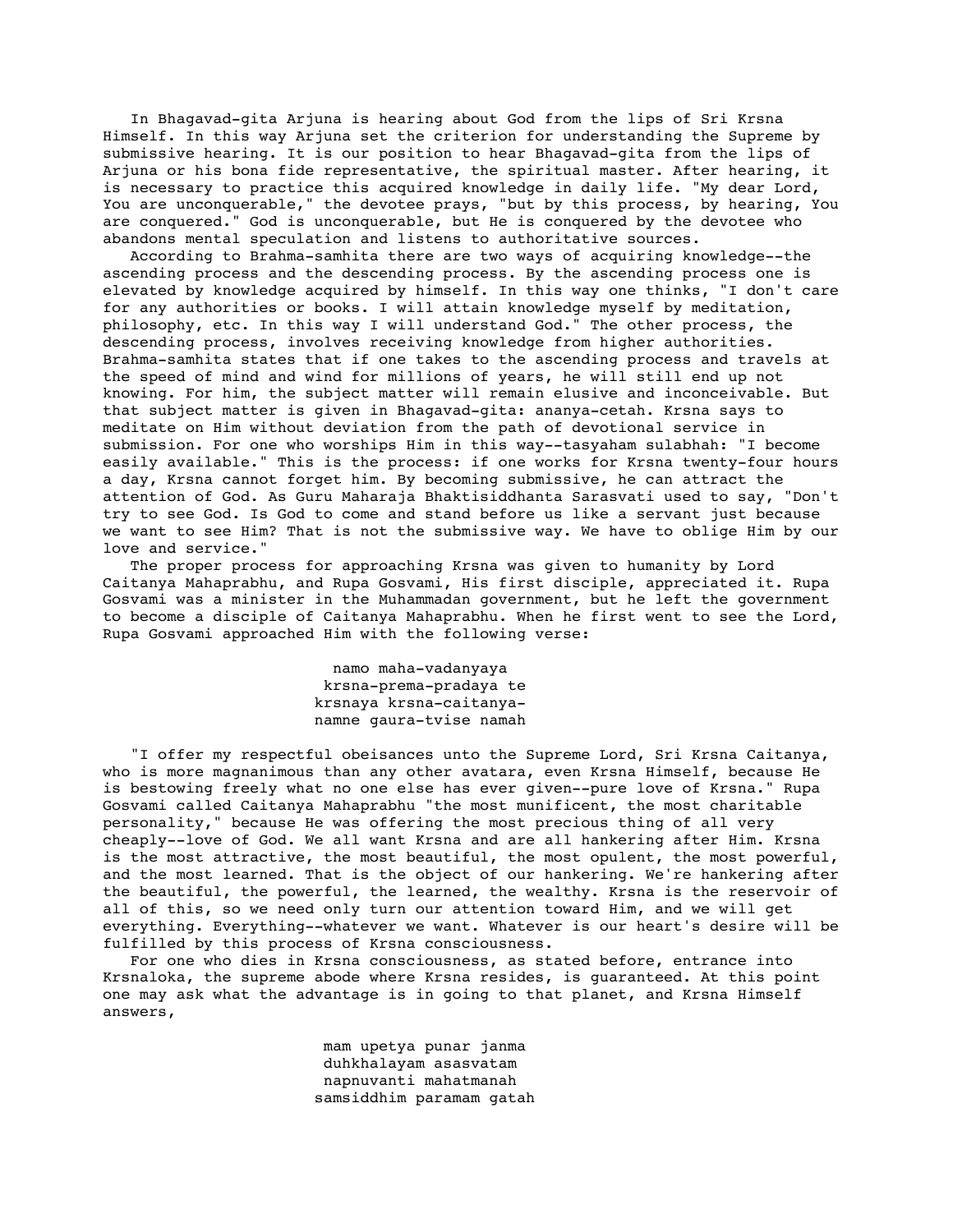"After attaining Me, the great souls, who are yogis in devotion, never return to this temporary world, which is full of miseries, because they have attained the highest perfection." (Bg. 8.15)

 This material world is certified by Sri Krsna, the creator, as duhkhalayam- full of miseries. How then can we make it comfortable? Is it possible to make this world comfortable by the so-called advancement of science? No, this is not possible. As a result, we do not even wish to know what these miseries are. The miseries, as stated before, are birth, old age, disease, and death, and because we cannot make a solution to them, we try to set them aside. Science has no power to solve these miseries that are always giving us trouble. Instead, they divert our attention to the making of spaceships or atomic bombs. The solution to these problems is given here in Bhagavad-gita: if one attains to Krsna's platform he does not have to return again to this earth of birth and death. We should try to understand that this place is full of miseries. It takes a certain amount of developed consciousness to understand this. Cats and dogs and hogs cannot understand that they are suffering. Man is called a rational animal, but his rationality is being used to further his animalistic propensities instead of to find out how to get liberation from this miserable condition. Here Krsna explicitly states that one who comes to Him will never be reborn to suffer miseries again. Those great souls who come to Him have attained the highest perfection of life, which alleviates the living entity from the suffering of conditional existence.

 One of the differences between Krsna and an ordinary being is that an ordinary entity can be in only one place at a time, but Krsna can be everywhere in the universe and yet also in His own abode, simultaneously. Krsna's abode in the transcendental kingdom is called Goloka Vrndavana. The Vrndavana in India is that same Vrndavana descended on this earth. When Krsna descends Himself by His own internal potency, His dhama, or abode, also descends. In other words, when Krsna descends on this earth, He manifests Himself in that particular land. Despite this, Krsna's abode remains eternally in the transcendental sphere, in the Vaikunthas. In this verse Krsna proclaims that one who comes to His abode in the Vaikunthas never has to take birth again in the material world. Such a person is called a mahatma. The word mahatma is generally heard in the West in connection with Mahatma Gandhi, but we should understand that mahatma is not the title of a politician. Rather, mahatma refers to the first-class Krsna conscious man who is eligible to enter into the abode of Krsna. The mahatma's perfection is this: to utilize the human form of life and the resources of nature to extricate himself from the cycle of birth and death.

 An intelligent person knows that he does not want miseries, but they are inflicted upon him by force. As stated before, we are always in a miserable condition due to this mind, body, natural disturbances, or other living entities. There is always some kind of misery inflicted upon us. This material world is meant for misery; unless the misery is there, we cannot come to Krsna consciousness. Miseries are actually an impetus and help to elevate us to Krsna consciousness. An intelligent man questions why these miseries are inflicted on him by force. However, modern civilization's attitude is, "Let me suffer. Let me cover it by some intoxication, that's all." But as soon as the intoxication is over, the miseries return. It is not possible to make a solution to the miseries of life by artificial intoxication. The solution is made by Krsna consciousness.

 One may point out that although the devotees of Krsna are trying to enter Krsna's planet, everyone else is interested in going to the moon. Isn't going to the moon also perfection? The tendency to travel to other planets is always present in the living entity. One name for the living entity is sarva-gata, which means "one who wants to travel everywhere." Travel is part of the nature of the living entity. The desire to go to the moon is not a new thing. The yogis also are interested in entering the higher planets, but in Bhagavad-gita (8.16) Krsna points out that this will not be of any help.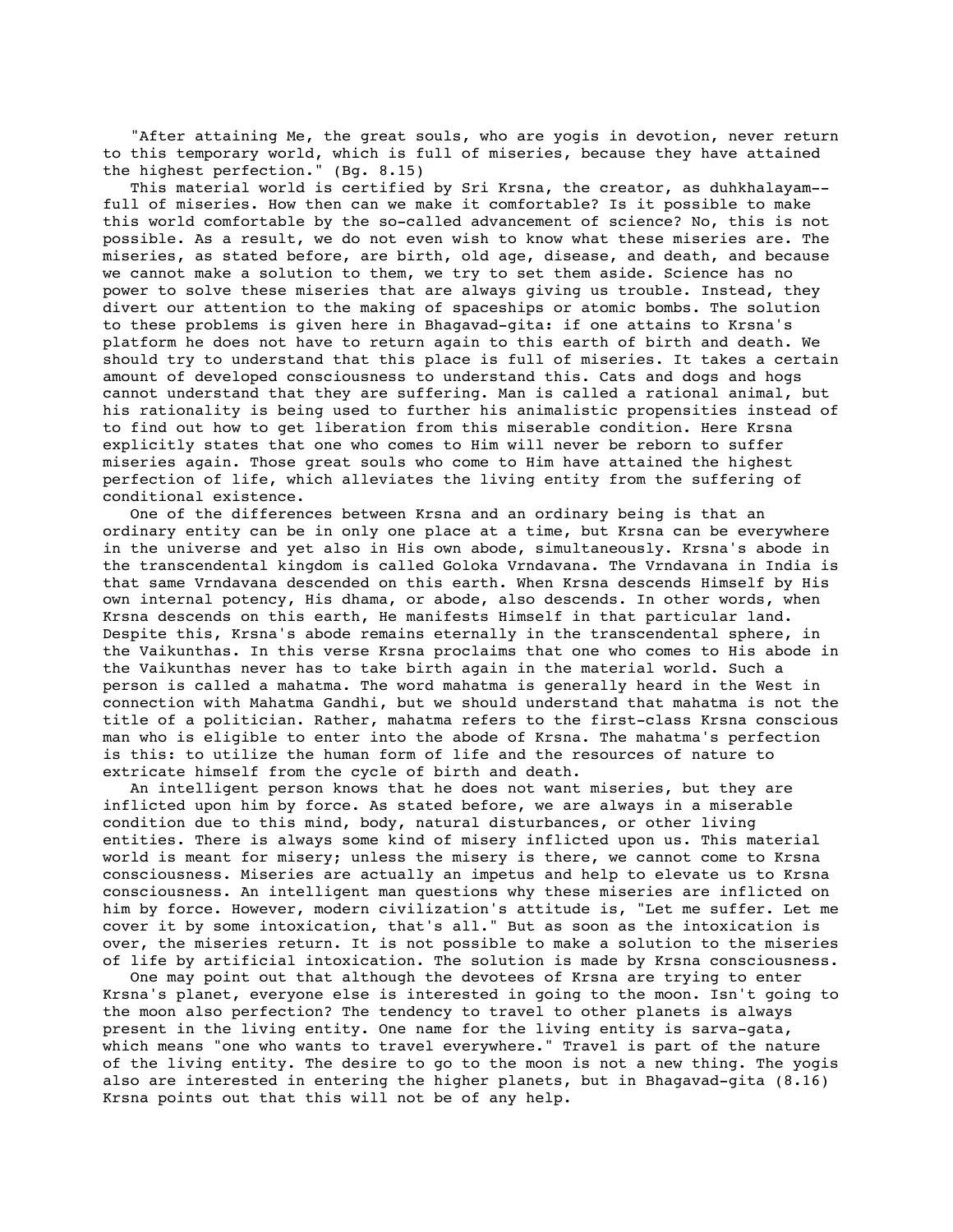abrahma-bhuvanal lokah punar avartino 'rjuna mam upetya tu kaunteya punar janma na vidyate

 "From the highest planet in the material world down to the lowest, all are places of misery wherein repeated birth and death take place. But one who attains to My abode, O son of Kunti, never takes birth again." The universe is divided into higher, middle, and lower planetary systems. The earth is considered to be a member of the middle planetary system. Krsna points out that even if one enters into the highest planet of all, called Brahmaloka, there is still repetition of birth and death. Other planets in the universe are full of living entities. We should not think that we are here and that all the other planets are vacant. From experience we can see that no place on earth is vacant of living entities. If we dig deep down into the earth, we find worms; if we go deep into the water, we find aquatics; if we go into the sky, we find so many birds. How is it possible to conclude that other planets have no living entities? But Krsna points out that even if we enter into those planets where great demigods reside, we will still be subjected to death. Again, Krsna repeats that upon reaching His planet, one need not take birth again.

 We should be very serious about attaining our eternal life full of bliss and knowledge. We have forgotten that this is actually our aim of life, our real self-interest. Why have we forgotten? We have simply been entrapped by the material glitter, by skyscrapers, big factories, and political play, although we know that however big we build skyscrapers, we will not be able to live here indefinitely. We should not spoil our energy in building mighty industries and cities to further entrap ourselves in material nature; rather, our energy should be used to develop Krsna consciousness, in order to attain a spiritual body whereby we may enter into Krsna's planet. Krsna consciousness is not a religious formula or some spiritual recreation; it is the most important part of the living entity.

### Chapter Four The Sky Beyond the Universe

 If even the higher planets in this universe are subject to birth and death, why do great yogis strive for elevation to them? Although they may have many mystic powers, these yogis still have the tendency to want to enjoy the facilities of material life. On the higher planets, it is possible to live for incredibly long lifetimes. The time calculation on these planets is indicated by Sri Krsna:

> sahasra-yuga-paryantam ahar yad brahmano viduh ratrim yuga-sahasrantam te 'ho-ratra-vido janah

 "By human calculation, a thousand ages taken together is the duration of Brahma's one day. And such also is the duration of his night." (Bg. 8.17) One yuga covers 4,300,000 years. This number multiplied by one thousand is calculated to be twelve hours of Brahma on the planet Brahmaloka. Similarly, another twelve-hour period covers the night. Thirty such days equal a month, twelve months a year, and Brahma lives for one hundred such years. Life on such a planet is indeed long, yet even after trillions of years, the inhabitants of Brahmaloka have to face death. Unless we go to the spiritual planets, there is no escape from death.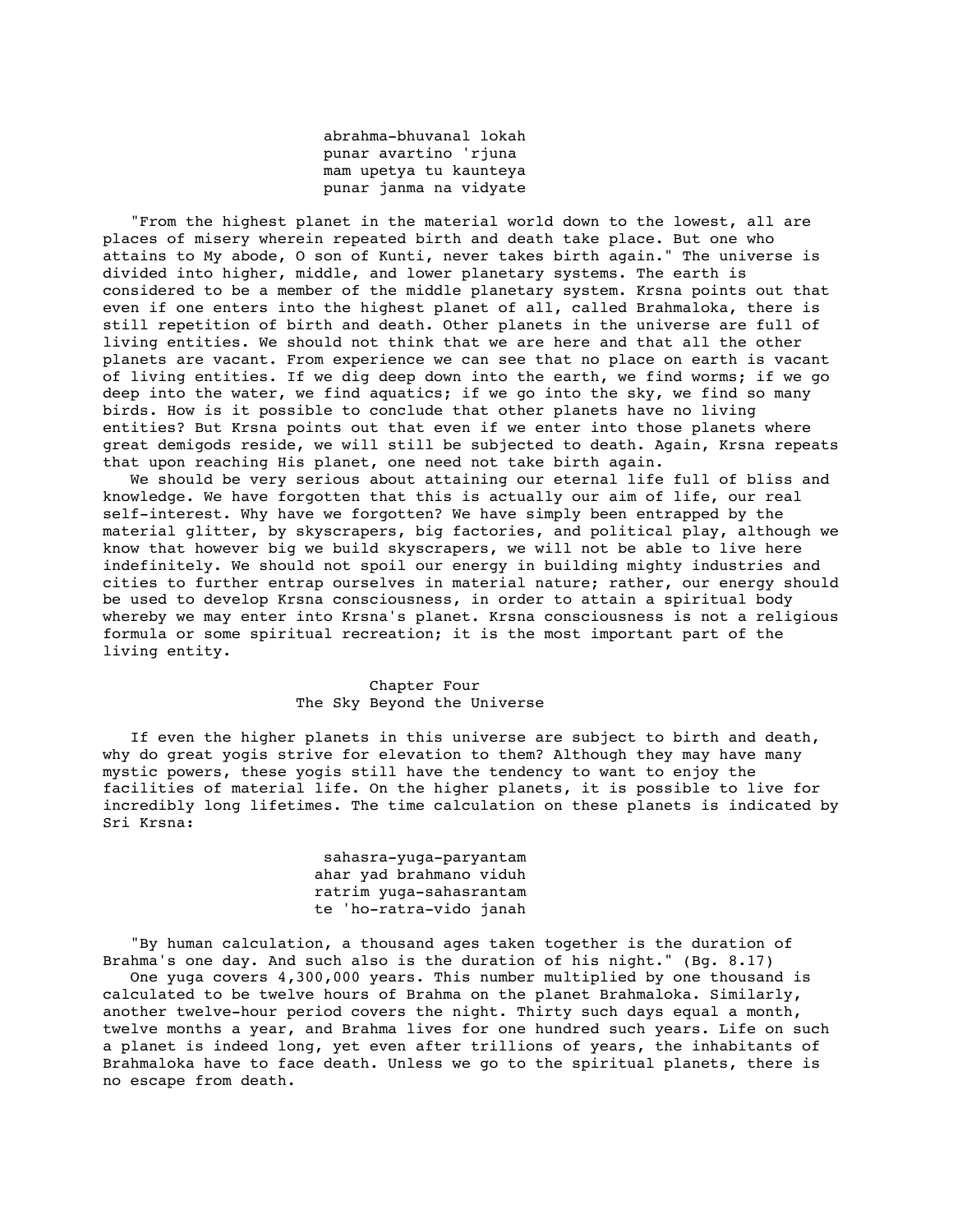# avyaktad vyaktayah sarvah prabhavanty ahar-agame ratry-agame praliyante tatraivavyakta-samjnake

 "When Brahma's day is manifest, this multitude of living entities comes into being, and at the arrival of Brahma's night, they are all annihilated." (Bg. 8.18) At the end of the day of Brahma, all the lower planetary systems are covered with water, and the beings on them are annihilated. After this devastation and after the night of Brahma passes, in the morning when Brahma arises there is again creation, and all these beings come forth. Thus subjection to creation and destruction is the nature of the material world.

> bhuta-gramah sa evayam bhutva bhutva praliyate ratry-agame 'vasah partha prabhavaty ahar-agame

 "Again and again the day comes, and this host of beings is active; and again the night falls, O Partha, and they are helplessly dissolved." (Bg. 8.19) Although the living entities do not like devastation, that devastation will come and overflood the planets until all living beings on the planets stay merged in water throughout the night of Brahma. But as day comes, the water gradually disappears.

> paras tasmat tu bhavo 'nyo 'vyakto 'vyaktat sanatanah yah sa sarvesu bhutesu nasyatsu na vinasyati

 "Yet there is another nature, which is eternal and is transcendental to this manifested and unmanifested matter. It is supreme and is never annihilated. When all in this world is annihilated, that part remains as it is." (Bg. 8.20) We cannot calculate the extent of the material universe, but we have Vedic information that there are millions of universes within the entire creation, and beyond these material universes there is another sky, which is spiritual. There all the planets are eternal, and the lives of all the beings on them are eternal. In this verse the word bhavah means "nature," and here another nature is indicated. In this world we have experience also of two natures. The living entity is spirit, and as long as he is within matter, matter is moving, and as soon as the living entity, the spiritual spark, is out of the body, the body is immovable. The spiritual nature is called Krsna's superior nature, and the material is called the inferior. Beyond this material nature there is a superior nature, which is totally spiritual. It is not possible to understand this by experimental knowledge. We can see millions and millions of stars through a telescope, but we cannot approach them. We have to understand our incapabilities. If we cannot understand the material universe by experimental knowledge, what is the possibility of understanding God and His kingdom? It is not possible experimentally. We have to understand by hearing Bhagavad-gita. We cannot understand who our father is by experimental knowledge; we have to hear the word of our mother and believe her. If we do not believe her, there is no way of knowing. Similarly, if we just stick to the Krsna conscious method, all information about Krsna and His kingdom will be revealed.

 Paras tu bhavah means "superior nature," and vyaktah refers to what we see manifested. We can see that the material universe is manifested through the earth, sun, stars, and planets. And beyond this universe is another nature, an eternal nature. Avyaktat sanatanah. This material nature has a beginning and an end, but that spiritual nature is sanatanah--eternal. It has neither beginning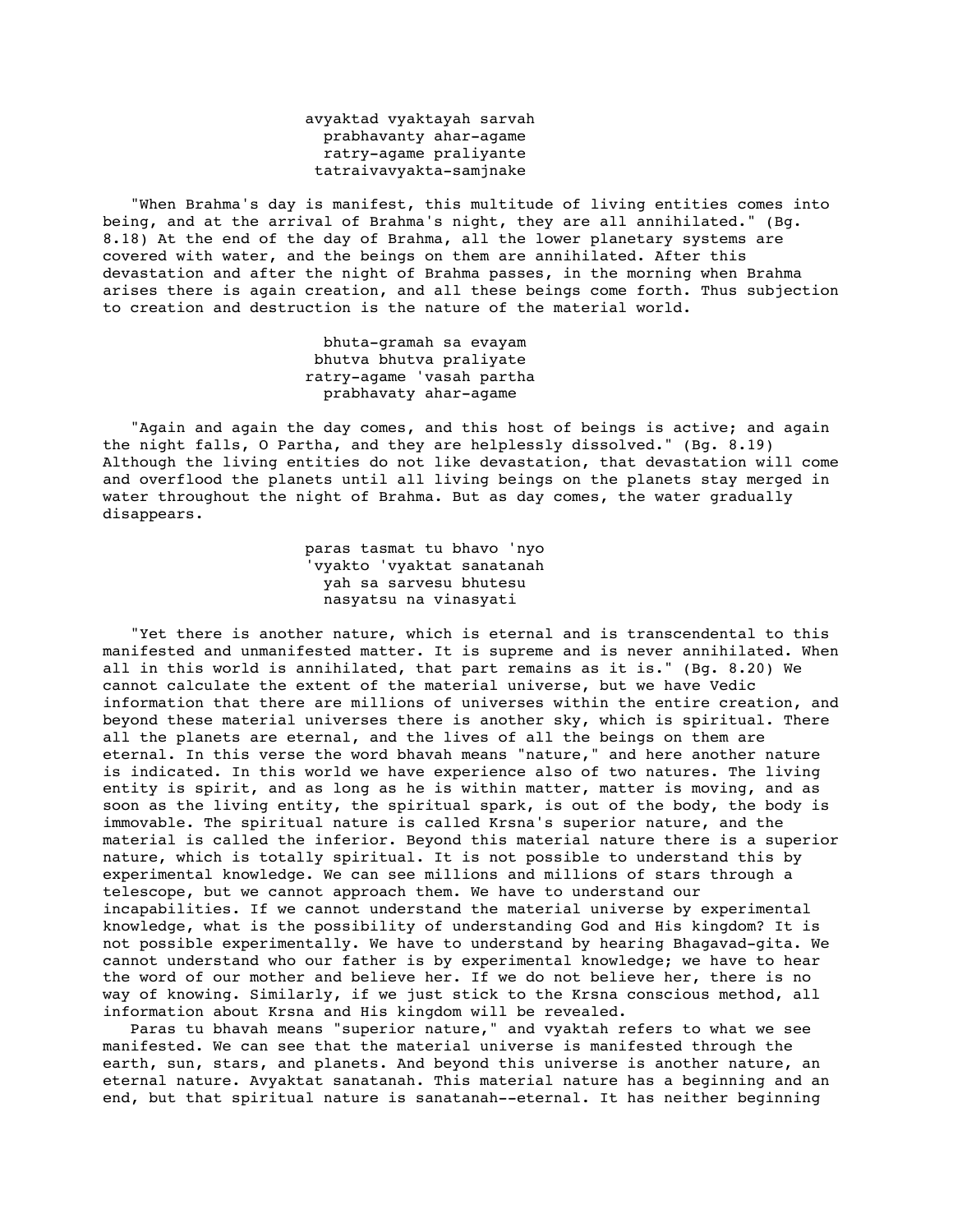nor end. How is this possible? A cloud may pass over the sky, and it may appear to cover a great distance, but actually it is only a small speck covering an insignificant part of the whole sky. Because we are so small, if only a few hundred miles is covered by cloud, it appears that the whole sky is covered. Similarly, this whole material universe is like a small, insignificant cloud in the vast spiritual sky. It is encased by the mahat-tattva, matter. As a cloud has a beginning and an end, this material nature also has a beginning and an end. When the clouds disappear and the sky clears, we see everything as it is. Similarly, the body is like a cloud passing over the spirit soul. It stays for some time, gives some by-products, dwindles, and then vanishes. Any kind of material phenomenon that we observe is subject to these six transformations of material nature--it comes into being, grows, stays for a while, produces some by-products, dwindles, and then vanishes. Krsna indicates that beyond this changing, cloudlike nature there is a spiritual nature, which is eternal. In addition, when this material nature is annihilated, that avyaktat sanatanah will remain.

 In Vedic literatures there is a good deal of information about the material and spiritual skies. In the Second Canto of Srimad-Bhagavatam there are descriptions of the spiritual sky and of its inhabitants. There is even information given that there are spiritual airplanes in the spiritual sky and that the liberated entities there travel about on these planes like lightning. Everything that we find here can also be found there in reality. Here in the material sky everything is an imitation, or shadow, of that which exists in the spiritual sky. As in a cinema we simply see a show or facsimile of the real thing, in Srimad-Bhagavatam it is said that this material world is but a combination of matter modeled after the reality, just as a mannequin of a girl in a store window is modeled after a girl. Every sane man knows that the mannequin is an imitation. Sridhara Svami says that because the spiritual world is real, this material world, which is an imitation, appears to be real. We must understand the meaning of reality--reality means existence which cannot be vanquished; reality means eternity.

> nasato vidyate bhavo nabhavo vidyate satah ubhayor api drsto 'ntas tv anayos tattva-darsibhih

 "Those who are seers of the truth have concluded that of the nonexistent there is no endurance, and of the existent there is no cessation. This seers have concluded by studying the nature of both." (Bg. 2.16)

 Real pleasure is Krsna, whereas material pleasure, which is temporary, is not actual. Those who can see things as they are do not take part in shadow pleasure. The real aim of human life is to attain to the spiritual sky, but as Srimad-Bhagavatam points out, most people do not know about it. Human life is meant to understand reality and to be transferred into it. All Vedic literature instructs us not to remain in this darkness. The nature of this material world is darkness, but the spiritual world is full of light and yet is not illumined by fire or electricity. Krsna hints of this in the Fifteenth Chapter of Bhagavad-gita (15.6):

> na tad bhasayate suryo na sasanko na pavakah yad gatva na nivartante tad dhama paramam mama

 "That abode of Mine is not illumined by the sun or moon, nor by electricity. One who reaches it never returns to this material world."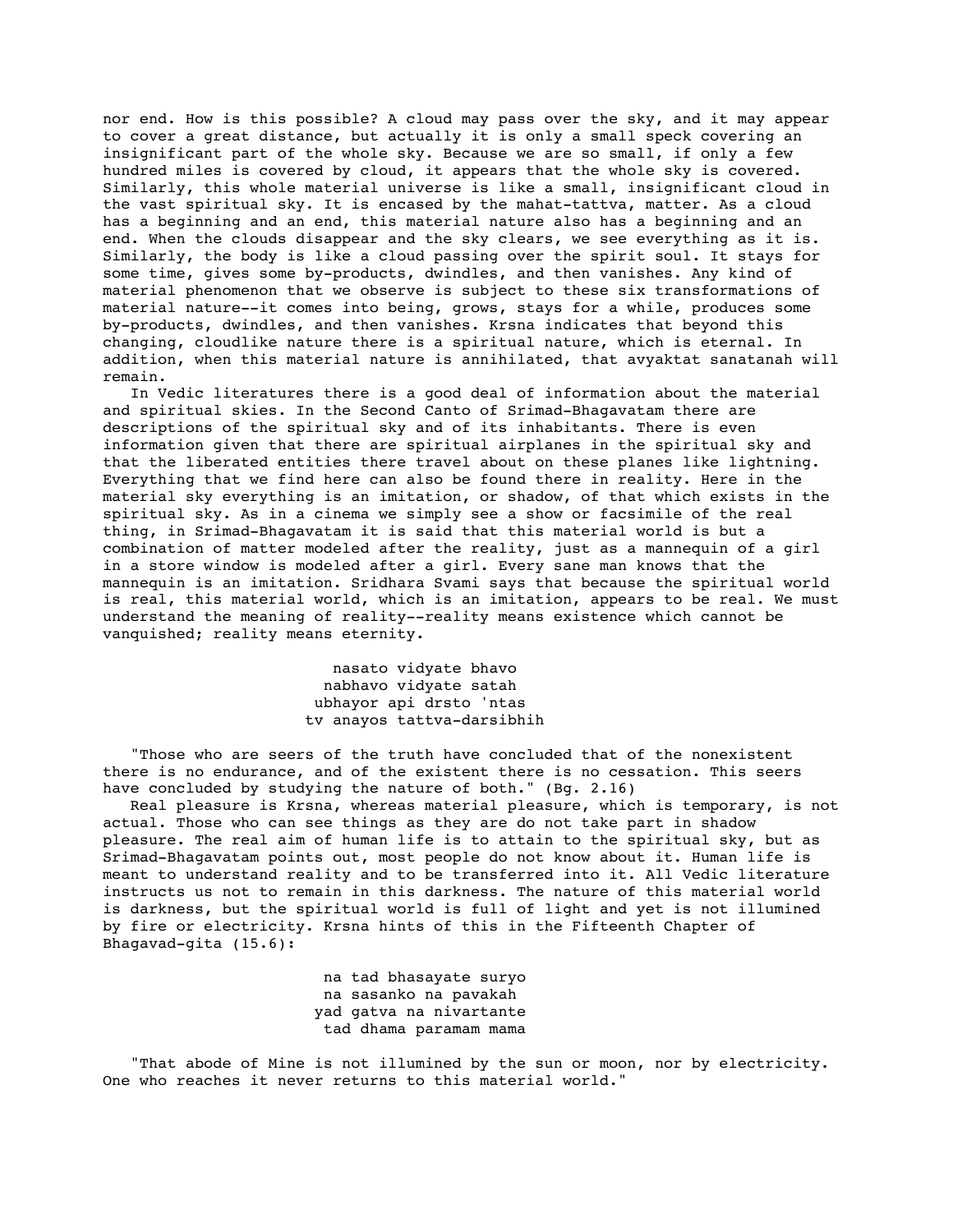The spiritual world is called unmanifested because it cannot be perceived by material senses.

> avyakto 'ksara ity uktas tam ahuh paramam gatim yam prapya na nivartante tad dhama paramam mama

 "That supreme abode is called unmanifested and infallible, and it is the supreme destination. When one goes there, he never comes back. That is My supreme abode." (Bg. 8.21) A great journey is indicated in this verse. We have to be able to penetrate outer space, traverse the material universe, penetrate its covering, and enter the spiritual sky. Paramam gatim--that journey is supreme. There is no question of going a few thousand miles away from this planet and then returning. This sort of journey is not very heroic. We have to penetrate the whole material universe. This we cannot do by spaceships but by Krsna consciousness. One who is absorbed in Krsna consciousness and who at the time of death thinks of Krsna is at once transferred there. If we at all want to go to that spiritual sky and cultivate eternal, blissful life, full of knowledge, we will have to begin now to cultivate a sac-cid-ananda body. It is said that Krsna has a sac-cid-ananda body--isvarah paramah krsnah sac-cidananda-vigrahah--and we also have a similar body of eternity, knowledge, and bliss, but it is very small and is covered by the dress of matter. If somehow or other we are able to give up this false dress, we can reach that spiritual kingdom. If once we can attain that spiritual world, return is not necessary (yam prapya na nivartante).

 Everyone, then, should try to go to that dhama paramam--Krsna's supreme abode. Krsna Himself comes to call us, and He gives us literatures as guidebooks and sends His bona fide representatives. We should take advantage of this facility given to human life. For one who reaches that supreme abode, penances, austerities, yogic meditations, and so on are no longer required, and for one who does not reach it, all penances and austerities are a useless waste of time. The human form of life is an opportunity to get this boon, and it is the duty of the state, parents, teachers, and guardians to elevate those who have acquired this human form of life to attain this perfection of life. Simply eating, sleeping, mating, and quarreling like cats and dogs is not civilization. We should properly utilize this human form of life and take advantage of this knowledge to prepare ourselves in Krsna consciousness, so that twenty-four hours of the day we will be absorbed in Krsna and at death at once transfer to that spiritual sky.

> purusah sa parah partha bhaktya labhyas tv ananyaya yasyantah-sthani bhutani yena sarvam idam tatam

 "The Supreme Personality of Godhead, who is greater than all, is attainable by unalloyed devotion. Although He is present in His abode, He is all-pervading, and everything is situated within Him." (Bg. 8.22)

 If we are at all interested in reaching that supreme abode, the process, as indicated here, is bhakti. Bhaktya means devotional service, submission to the Supreme Lord. The root word for bhaktya is bhaj, which means "service." The definition of bhakti given in the Narada-pancaratra is "freedom from designation." If one is determined to get out of all the designations that are attached to the pure spirit soul, and which arise due to the body and are always changed when the body is changed, one can attain to bhakti. Bhakti is realizing that one is pure spirit and not matter at all. Our real identity is not this body, which is simply a covering of the spirit, but our real identity is dasa,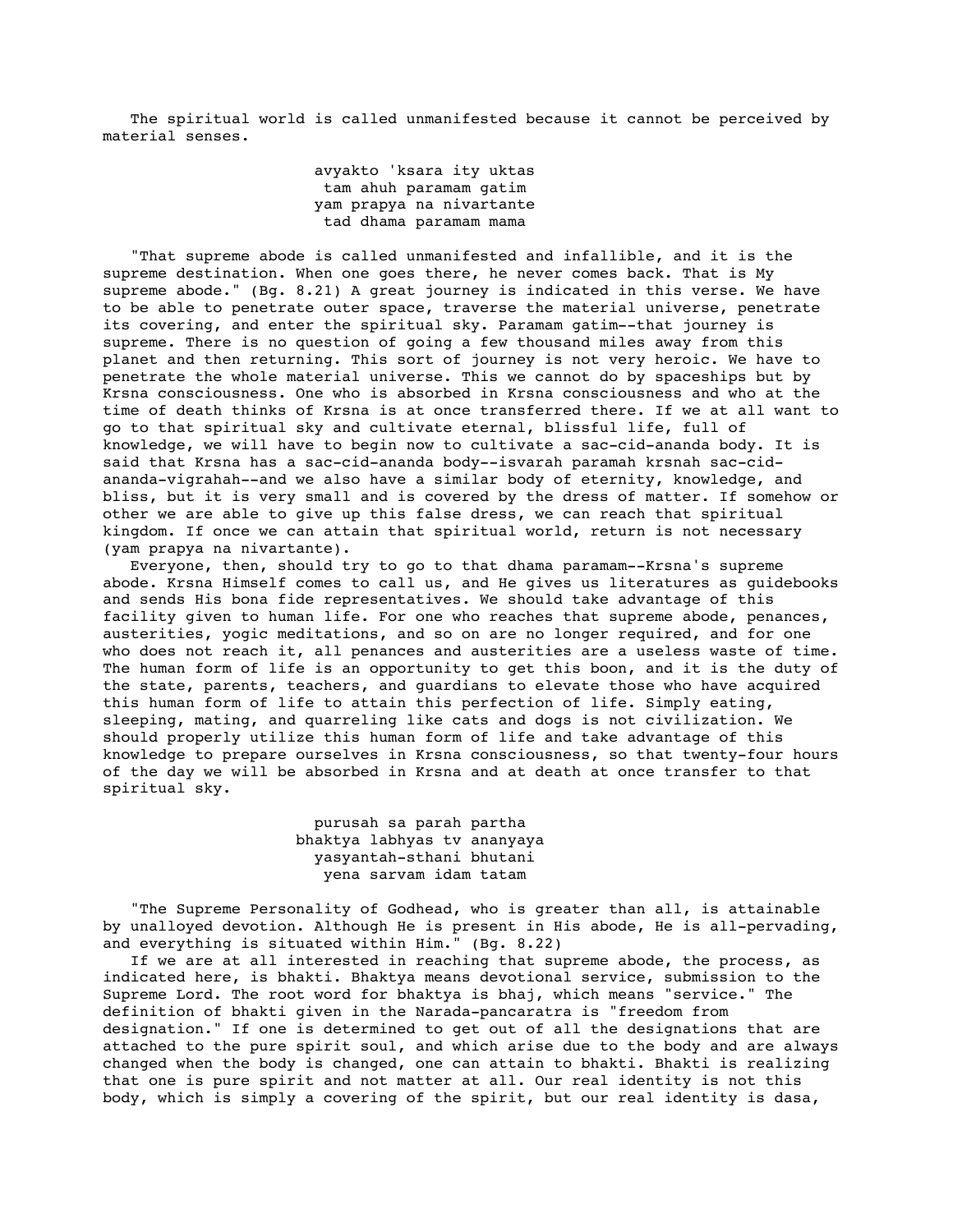servant of Krsna. When one is situated in his real identity and is rendering service to Krsna, he is a bhakta. Hrsikena hrsikesa-sevanam: when our senses are free from material designations, we will utilize them in the service of the master of the senses, Hrsikesa, or Krsna.

 As Rupa Gosvami points out, we have to serve Krsna favorably. Generally we want to serve God for some material purpose or gain. Of course, one who goes to God for material gain is better than one who never goes, but we should be free from desire for material benefit. Our aim should be to understand Krsna. Of course Krsna is unlimited, and it is not possible to understand Him, but we have to accept what we can understand. Bhagavad-gita is specifically presented for our understanding. Through receiving knowledge in this way, we should know that Krsna is pleased, and we should serve Him favorably, according to His pleasure. Krsna consciousness is a great science with immense literatures, and we should utilize them for the attainment of bhakti.

 Purusah sa parah: in the spiritual sky, the Supreme Lord is present as the Supreme Person. There are innumerable self-luminous planets there, and in each one an expansion of Krsna resides. They are four-armed and have innumerable names. They are all persons--they are not impersonal. These purusas, or persons, can be approached by bhakti, not by challenge, philosophical speculation, or mental concoctions, nor by physical exercises, but by devotion without the deviations of fruitive activity.

 What is the purusah, the Supreme Person, like? Yasyantah-sthani bhutani yena sarvam idam tatam: every living entity and everything is within Him, and yet He is without, all-pervading. How is that? He is just like the sun, which is situated in one place and yet is present all over by its rays. Although God is situated in His dhama paramam, His energies are distributed everywhere. Nor is He different from His energies, inasmuch as the sunshine and the sun are nondifferent. Since Krsna and His energies are nondifferent, we can see Krsna everywhere if we are advanced in devotional service.

#### premanjana-cchurita-bhakti-vilocanena santah sadaiva hrdayesu vilokayanti

 "I worship the original Personality of Godhead, Govinda, whom the pure devotees whose eyes are smeared with the ointment of love of Godhead always observe within their hearts." (Brahma-samhita 5.38) Those who are filled with love of God see God constantly before them. It is not that we saw God last night and He is no longer present. No. For one who is Krsna conscious, Krsna is always present and can be perceived constantly. We simply have to develop the eyes to see Him.

 Due to our material bondage, the covering of the material senses, we cannot understand what is spiritual. But this ignorance can be removed by this process of chanting Hare Krsna. How is this? A sleeping man may be awakened by sound vibration. Although a man may be for all intents and purposes unconscious--he cannot see, feel, smell, etc.--the sense of hearing is so prominent that a sleeping man may be awakened just by sound vibration. Similarly, the spirit soul, although now overpowered by the sleep of material contact, can be revived by this transcendental sound vibration of Hare Krsna, Hare Krsna, Krsna Krsna, Hare Hare. Hare Rama, Hare Rama, Rama Rama, Hare Hare. Hare Krsna is simply an address to the Supreme Lord and His energies. Hare means energy, and Krsna is the name of the Supreme Lord, so when we chant Hare Krsna we are saying, "O energy of the Lord, O Lord, please accept me." We have no other prayer for acceptance by the Lord. There is no question of praying for daily bread, for the bread is always there. Hare Krsna is but an address to the Supreme Lord, requesting Him to accept us. Lord Caitanya Mahaprabhu Himself prayed,

> ayi nanda-tanuja kinkaram patitam mam visame bhavambudhau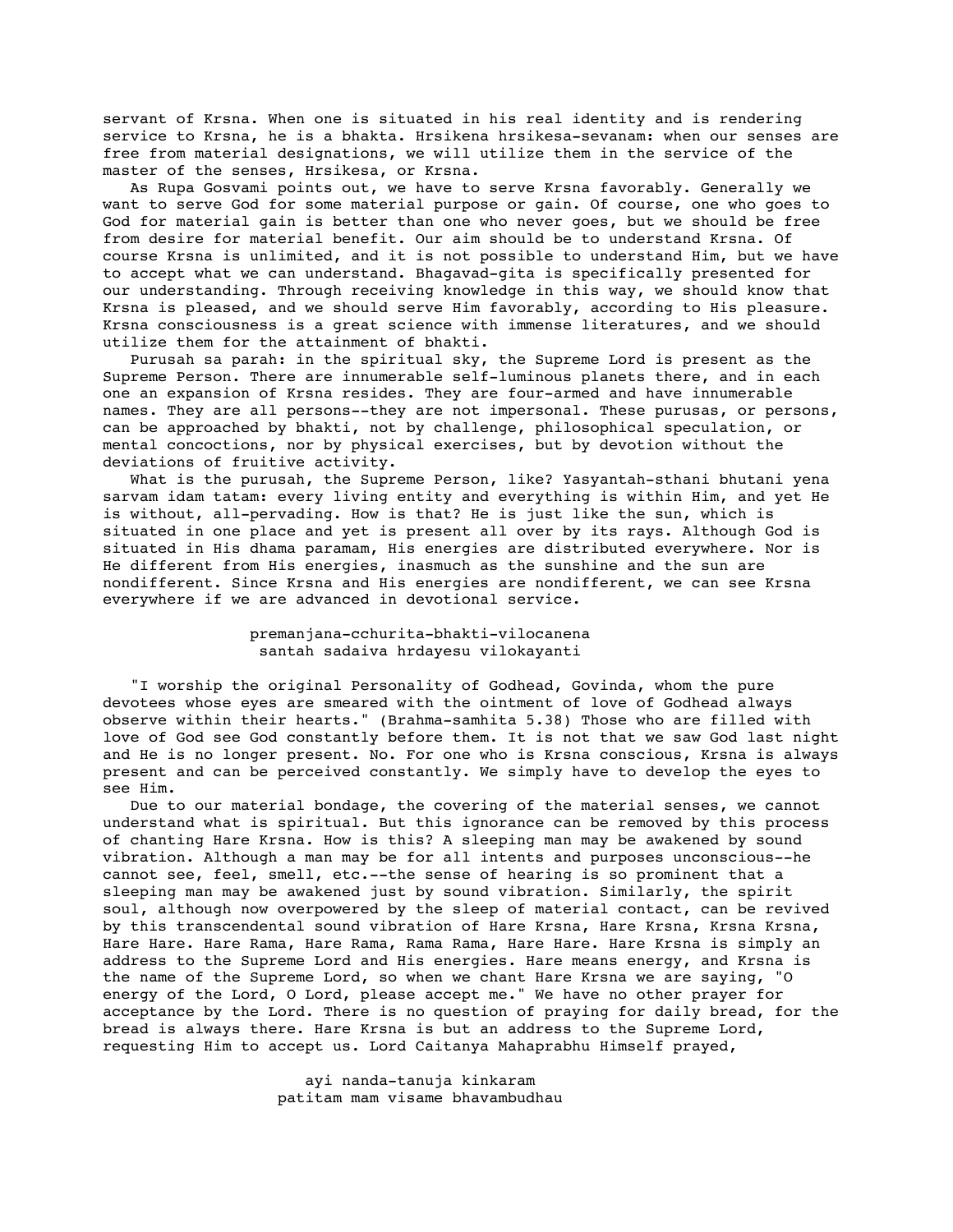krpaya tava pada-pankaja sthita-dhuli-sadrsam vicintaya

 "O son of Maharaja Nanda, I am Your eternal servitor, and although I am so, somehow or other I have fallen in the ocean of birth and death. Please, therefore, pick me up from this ocean of death and fix me as one of the atoms at Your lotus feet." (Siksastaka 5) The only hope for a man fallen in the middle of the ocean is that someone will come and pick him up. If someone just comes and hauls him but a few feet out of the water, he is immediately relieved. Similarly, if we are somehow lifted from the ocean of birth and death by the process of Krsna consciousness, we are immediately relieved.

 Although we cannot perceive the transcendental nature of the Supreme Lord, His name, fame, and activities, if we establish ourselves in Krsna consciousness, gradually God will reveal Himself before us. We cannot see God by our own endeavor, but if we qualify ourselves, God will reveal Himself, and then we will see. No one can order God to come before him and dance, but we do have to work in such a way that Krsna will be pleased to reveal Himself to us.

 Krsna gives us information about Himself in Bhagavad-gita, and there is no question of doubting it; we just have to feel it, understand it. There is no preliminary qualification necessary for the understanding of Bhagavad-gita, because it is spoken from the absolute platform. The simple process of chanting the names of Krsna will reveal what one is, what God is, what the material and spiritual universes are, why we are conditioned, how we can get out of that conditioning--and everything else, step by step. Actually, the process of belief and revelation is not foreign to us. Every day we place faith in something that we have confidence will be revealed later. We may purchase a ticket to go to India, and on the basis of the ticket we have faith that we will be transported there. Why should we pay money for a ticket? We do not just give the money to anyone. The company is authorized and the airline is authorized, so faith is created. Without faith we cannot take one step forward in the ordinary course of our life. Faith we must have, but it must be faith in that which is authorized. It is not that we have blind faith, but that we accept something that is recognized. Bhagavad-gita is recognized and accepted as scripture by all classes of men in India, and as far as outside India is concerned, many scholars, theologians, and philosophers accept Bhagavad-gita as a great, authoritative work. There is no question that Bhagavad-gita is authority. Even Professor Albert Einstein, such a scientist, read Bhagavad-gita regularly.

 From Bhagavad-gita we have to accept that there is a spiritual universe which is the kingdom of God. If somehow we are transported to a country where we are informed that we will no longer have to undergo birth, old age, disease, and death, will we not be happy? If we heard of such a place, surely we would try as hard as possible to go there. No one wants to grow old; no one wants to die. Indeed, a place free of such sufferings would be our heart's desire. Why do we want this? Because we have the right, the prerogative, to want it. We are eternal, blissful, and full of knowledge, but having been covered by this material entanglement, we have forgotten ourselves. Therefore Bhagavad-gita gives us the advantage of being able to revive our original status.

 The Sankarites and Buddhists claim that the world beyond is void, but Bhagavad-gita does not disappoint us like this. The philosophy of voidness has simply created atheists. We are spiritual beings, and we want enjoyment, but as soon as our future is void, we will become inclined to enjoy this material life. In this way, the impersonalists discuss the philosophy of voidism while trying as much as possible to enjoy this material life. One may enjoy speculation in this way, but there is no spiritual benefit.

> brahma-bhutah prasannatma na socati na kanksati samah sarvesu bhutesu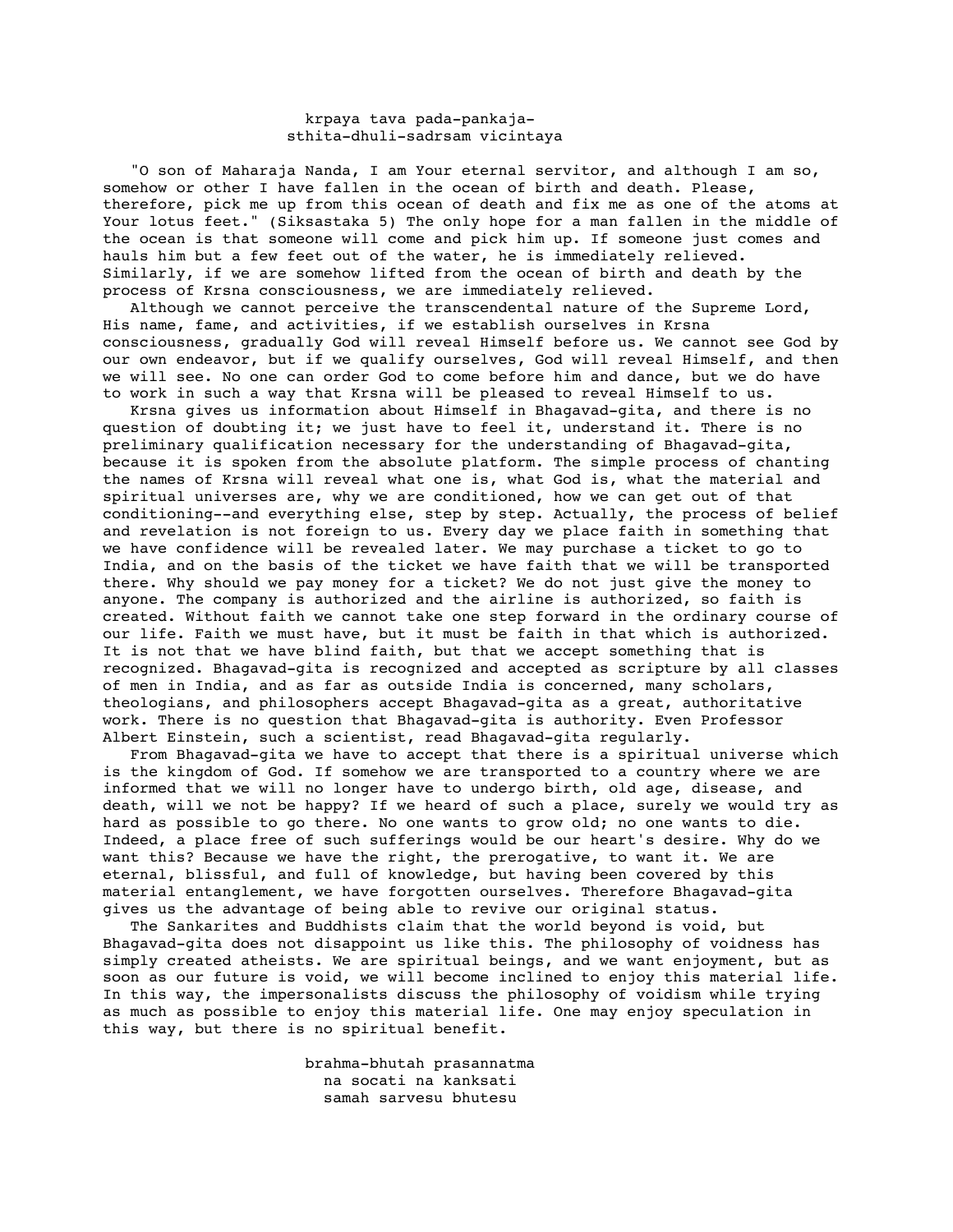#### mad-bhaktim labhate param

 "One who is thus transcendentally situated at once realizes the Supreme Brahman. He never laments or desires to have anything; he is equally disposed to every living entity. In that state he attains pure devotional service unto Me." (Bg. 18.54)

 He who has progressed in devotional life and who is relishing service to Krsna will automatically become detached from material enjoyment. The symptom of one absorbed in bhakti is that he is fully satisfied with Krsna.

## "**Beyond Birth and Death**" by His Divine Grace A.C. Bhaktivedanta Swami Prabhupada.

COPYRIGHT NOTICE: This is an evaluation copy of the printed version of this book, and is NOT FOR RESALE. This evaluation copy is intended for personal noncommercial use only, under the "fair use" guidelines established by international copyright laws. You may use this electronic file to evaluate the printed version of this book, for your own private use, or for short excerpts used in academic works, research, student papers, presentations, and the like. You can distribute this evaluation copy to others over the Internet, so long as you keep this copyright information intact. You may not reproduce more than ten percent (10%) of this book in any media without the express written permission from the copyright holders. Reference any excerpts in the following way: "Excerpted from "Beyond Birth and Death" by A.C. Bhaktivedanta Swami Prabhupada, courtesy of the Bhaktivedanta Book Trust International, www.Krishna.com."

This book and electronic file is Copyright 1972-2003 Bhaktivedanta Book Trust International, 3764 Watseka Avenue, Los Angeles, CA 90034, USA. All rights reserved. For any questions, comments, correspondence, or to evaluate dozens of other books in this collection, visit the website of the publishers, www.Krishna.com.

## Chapter Five Associating with Krsna

 If one gets something superior, he naturally gives up all inferior things. We want enjoyment, but impersonalism and voidism have created such an atmosphere that we have become addicted to material enjoyment. There must be enjoyment in connection with the Supreme Person (purusah sa parah), whom we can see face to face. In the spiritual sky we are able to speak personally with God, play with Him, eat with Him, etc. All of this can be attained by bhaktya--transcendental loving service. However, this service must be without adulteration, that is to say, we must love God without expecting material remuneration. Loving God to become one with Him is also a form of adulteration.

 One of the major differences between the spiritual sky and the material sky is that in the spiritual sky the head or leader of the spiritual planets has no rival. In all cases, the predominating personality in the spiritual planets is a plenary expansion of Sri Krsna. The Supreme Lord and His multifarious manifestations preside over all the Vaikuntha planets. On earth, for instance, there is rivalry for the position of president or prime minister, but in the spiritual sky everyone acknowledges the Supreme Personality of Godhead to be supreme. Those who do not acknowledge Him and attempt to rival Him are placed into the material universe, which is just like a prison house. As in any city there is a prison, and the prison forms a very insignificant part of the whole city, so the material universe is a prison for the conditioned souls. It forms an insignificant part of the spiritual sky, but it is not outside the spiritual sky, just as a prison is not outside of the city.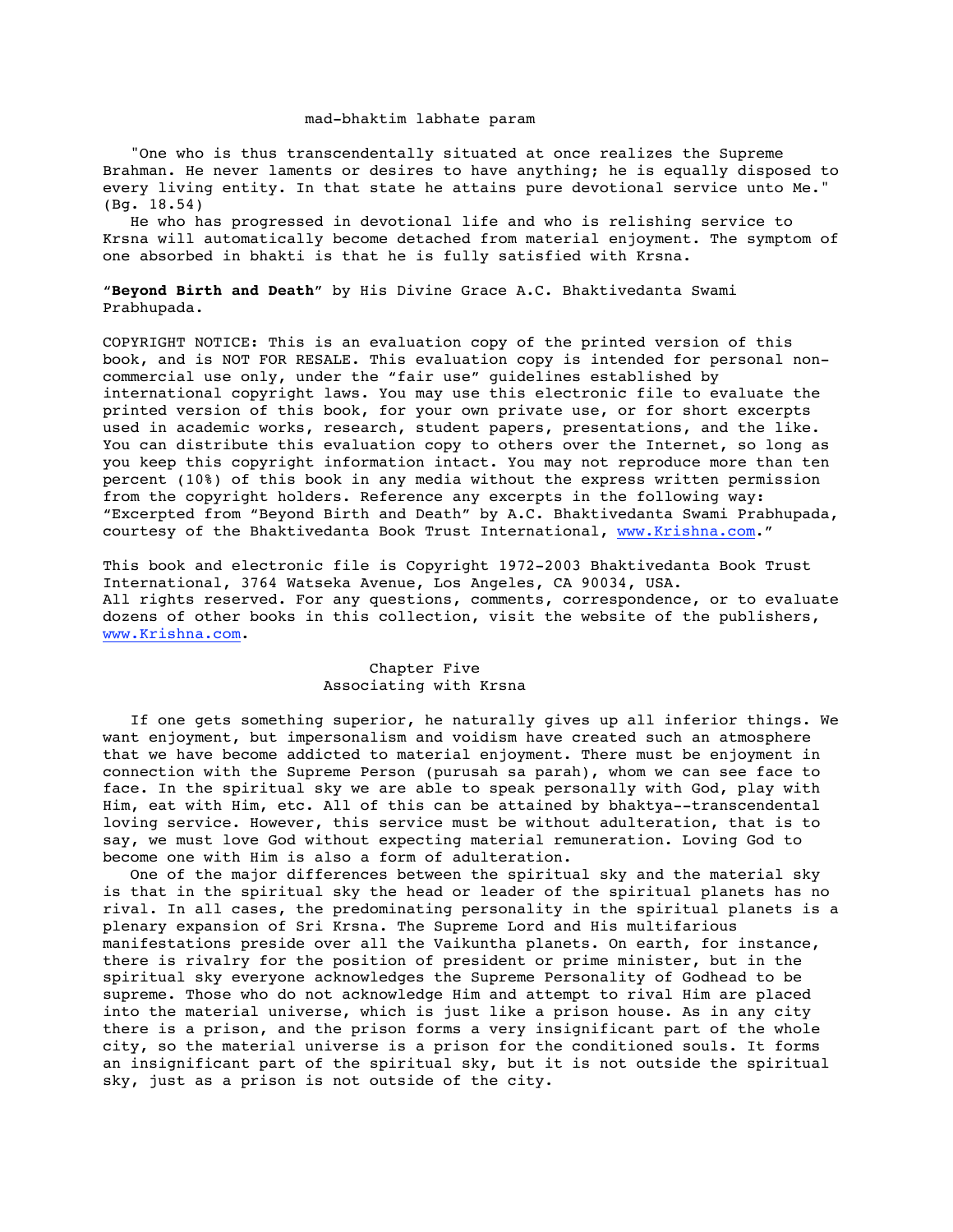The inhabitants of the Vaikuntha planets in the spiritual sky are all liberated souls. In Srimad-Bhagavatam we are informed that their bodily features are exactly like God's. On some of these planets God is manifested with two arms, and on others He has four. The inhabitants of these planets, like the Supreme Lord, also manifest two and four arms, and it is said that one cannot distinguish between them and the Supreme Person. In the spiritual world there are five kinds of liberation. Sayujya-mukti is a form of liberation in which one merges into the impersonal existence of the Supreme Lord, called Brahman. Another form of liberation is sarupya-mukti, by which one receives features exactly like God's. Another is salokya-mukti, by which one can live in the same planet with God. By sarsti-mukti one can have opulences similar to the Supreme Lord's. Another type enables one to remain always with God as one of His associates, just like Arjuna, who is always with Krsna as His friend. One can have any of these five forms of liberation, but of the five the sayujya-mukti, merging with the impersonal aspect, is not accepted by Vaisnava devotees. A Vaisnava wishes to worship God as He is and retain his separate individuality to serve Him, whereas the Mayavadi impersonal philosopher wishes to lose his individuality and merge into the existence of the Supreme. This merging is recommended neither by Sri Krsna in Bhagavad-gita nor by the disciplic succession of Vaisnava philosophers. Lord Caitanya Mahaprabhu wrote on this subject in His Siksastaka (4):

> na dhanam na janam na sundarim kavitam va jagad-isa kamaye mama janmani janmanisvare bhavatad bhaktir ahaituki tvayi

 "O almighty Lord! I have no desire to accumulate wealth, nor have I any desire to enjoy beautiful women, nor do I want any number of followers. What I want only is that I may have Your causeless devotional service in my life, birth after birth." Here Lord Caitanya Mahaprabhu refers to "birth after birth." When there is birth after birth, there is no liberation. In liberation one either attains the spiritual planets or merges into the existence of the Supreme--in either case, there is no question of rebirth into the material world. But Caitanya Mahaprabhu doesn't care whether He is liberated or not: His only concern is to be engaged in Krsna consciousness, to serve the Supreme Lord. The devotee doesn't care where he is, nor does he care whether he is born in the animal society, human society, demigod society, or whatever--he only prays to God that he not forget Him and that he always be able to engage in His transcendental service. These are symptoms of pure devotion. Of course a devotee, wherever he is, remains in the spiritual kingdom, even while in this material body. But he does not demand anything from God for his own personal elevation or comfort.

 Although Sri Krsna indicates that He can be easily reached by one who is devoted to Him, there is an element of risk involved for the yogis who practice other methods of yoga. For them, He has given directions in Bhagavad-gita (8.23) regarding the proper time to leave the gross body.

> yatra kale tv anavrttim avrttim caiva yoginah prayata yanti tam kalam vaksyami bharatarsabha

 "O best of the Bharatas, I shall now explain to you the different times at which, passing away from this world, one does or does not come back." Here Krsna indicates that if one is able to leave his body at a particular time, he can become liberated, never to return to the material world. On the other hand, he indicates that if one dies at another time, he has to return. There is this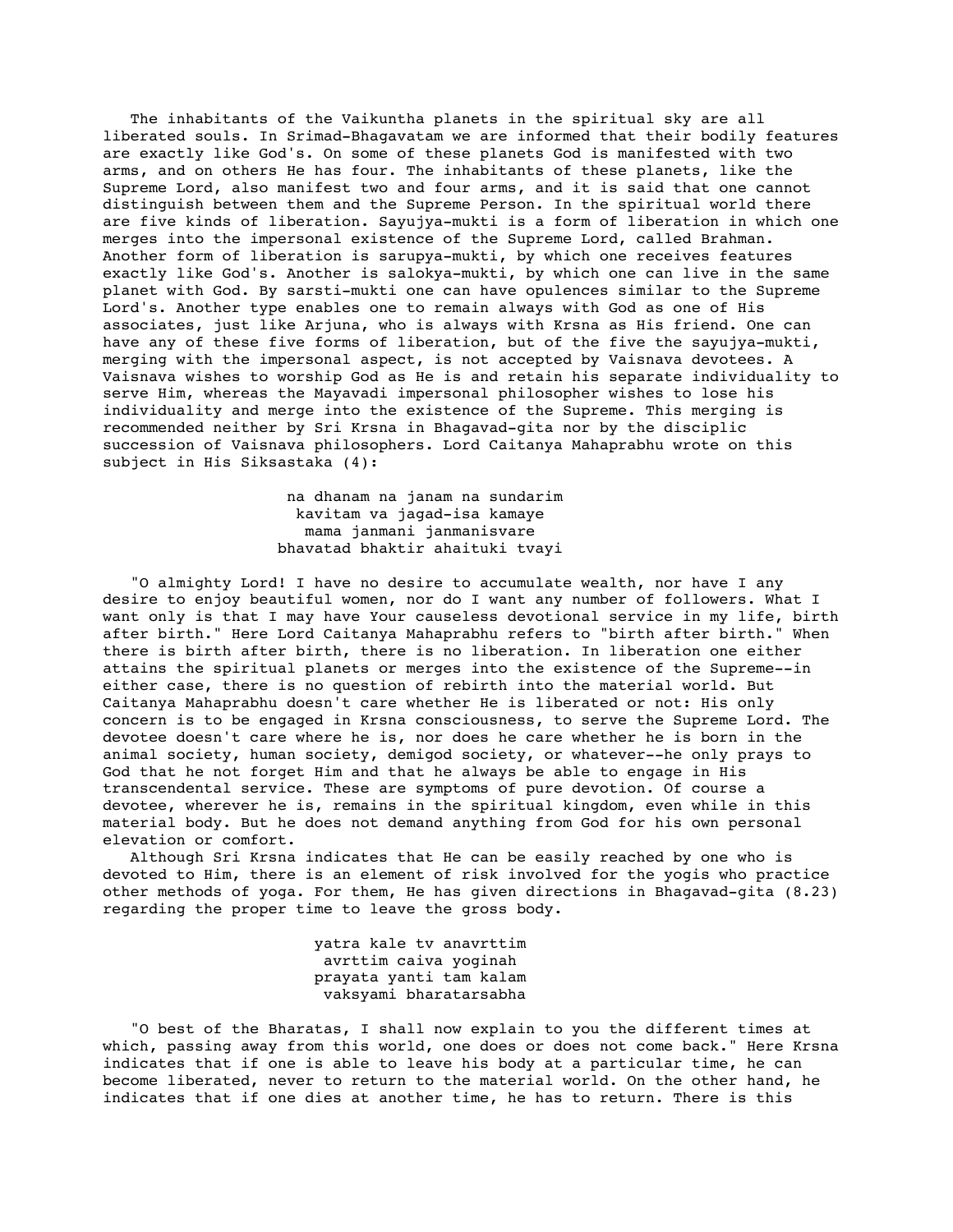element of chance, but there is no question of chance for a devotee always in Krsna consciousness, for he is guaranteed entrance into the abode of Krsna by dint of his devotion to the Lord.

> agnir jyotir ahah suklah san-masa uttarayanam tatra prayata gacchanti brahma brahma-vido janah

 "Those who know the Supreme Brahman pass away from the world during the influence of the fiery god, in the light, at an auspicious moment, during the fortnight of the moon and the six months when the sun travels in the north." (Bg. 8.24) The sun spends six months on the northern side of the equator and six months on the southern side. In Srimad-Bhagavatam we have information that as the planets are moving, so also the sun is moving. If one dies when the sun is situated in the northern hemisphere, he attains liberation.

> dhumo ratris tatha krsnah san-masa daksinayanam tatra candramasam jyotir yogi prapya nivartate sukla-krsne gati hy ete jagatah sasvate mate

 ekaya yaty anavrttim anyayavartate punah

 "The mystic who passes away from this world during the smoke, the night, the moonless fortnight, or in the six months when the sun passes to the south, or who reaches the moon planet, again comes back. According to the Vedas, there are two ways of passing from this world--one in light and one in darkness. When one passes in light, he does not come back; but when one passes in darkness, he returns." (Bg. 8.25-26)

 This is all by chance. We do not know when we are going to die, and we may die accidentally at any time. But for one who is a bhakti-yogi, who is established in Krsna consciousness, there is no question of chance. He is always sure.

> naite srti partha janan yogi muhyati kascana tasmat sarvesu kalesu yoga-yukto bhavarjuna

 "The devotees who know these two paths, O Arjuna, are never bewildered. Therefore, be always fixed in devotion." (Bg. 8.27)

 It has already been ascertained that at the time of death, if one can think of Krsna, he is immediately transferred to the abode of Krsna.

> anta-kale ca mam eva smaran muktva kalevaram yah prayati sa mad-bhavam yati nasty atra samsayah

 abhyasa-yoga-yuktena cetasa nanya-gamina paramam purusam divyam yati parthanucintayan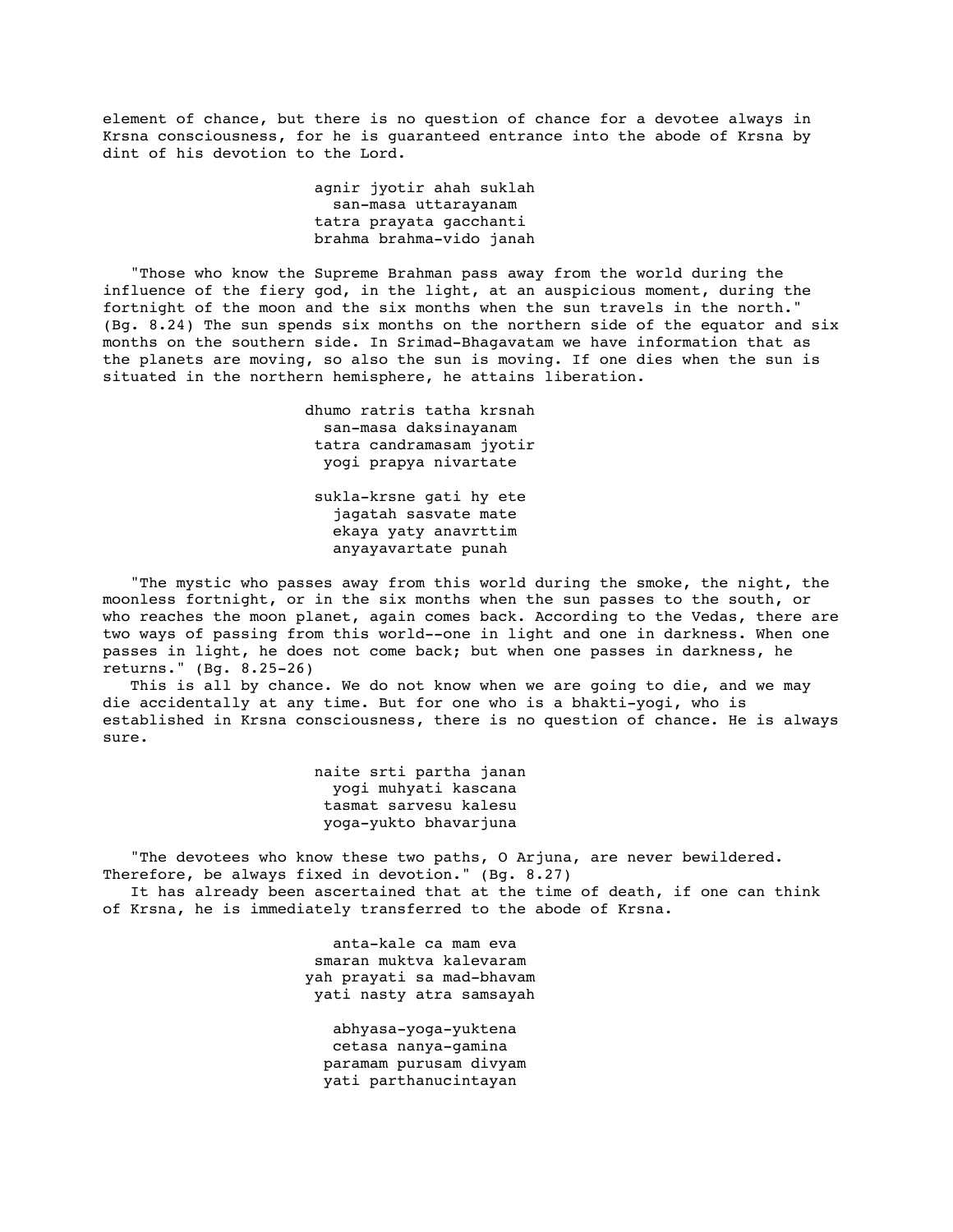"And whoever, at the time of death, quits his body remembering Me alone, at once attains My nature. Of this there is no doubt. He who meditates on the Supreme Personality of Godhead, his mind constantly engaged in remembering Me, undeviated from the path, he, O Partha [Arjuna], is sure to reach Me." (Bg. 8.5, 8.8) Such meditation on Krsna may seem very difficult, but it is not. If one practices Krsna consciousness by chanting the maha-mantra, Hare Krsna, Hare Krsna, Krsna Krsna, Hare Hare. Hare Rama, Hare Rama, Rama Rama, Hare Hare, he will be quickly helped. Krsna and His name are nondifferent, and Krsna and His transcendental abode are also nondifferent. By sound vibration we can have Krsna associate with us. If, for instance, we chant Hare Krsna on the street, we will see that Krsna is going with us, just as when we look up and see the moon overhead, we perceive that it is also going with us. If Krsna's inferior energy may appear to go with us, is it not possible for Krsna Himself to be with us when we are chanting His names? He will keep us company, but we have to qualify to be in His company. If, however, we are always merged in the thought of Krsna, we should rest assured that Krsna is always with us. Lord Caitanya Mahaprabhu prays,

> namnam akari bahudha nija-sarva-saktis tatrarpita niyamitah smarane na kalah etadrsi tava krpa bhagavan mamapi durdaivam idrsam ihajani nanuragah

 "O my Lord! Your holy name alone can render all benediction upon the living beings, and therefore You have hundreds and millions of names, like Krsna and Govinda. In these transcendental names You have invested all Your transcendental energies, and there is no hard and fast rule for chanting these holy names. O my Lord! You have so kindly made approach to You easy by Your holy names, but unfortunate as I am, I have no attraction for them." (Siksastaka 2)

 Merely by chanting we can have all the advantages of personal association with Krsna. Lord Caitanya Mahaprabhu, who is not only considered to be a realized soul but an incarnation of Krsna Himself, has pointed out that in this age of Kali, although men have no real facilities for self-realization, Krsna is so kind that He has given this sabda (sound incarnation) to be utilized as the yuga-dharma, or way of realization of this age. No special qualification is necessary for this method; we need not even know Sanskrit. The vibrations of Hare Krsna are so potent that anyone can immediately begin chanting them, without any knowledge of Sanskrit whatsoever.

> vedesu yajnesu tapahsu caiva danesu yat punya-phalam pradistam atyeti tat sarvam idam viditva yogi param sthanam upaiti cadyam

 "A person who accepts the path of devotional service is not bereft of the results derived from studying the Vedas, performing austere sacrifices, giving charity, or pursuing philosophical and fruitive activities. At the end he reaches the supreme abode." (Bg. 8.28) Here Krsna says that the purpose of all Vedic instructions is to achieve the ultimate goal of life--to go back to Godhead. All scriptures from all countries aim at this goal. This has also been the message of all religious reformers or acaryas. In the West, for example, Lord Jesus Christ spread this same message. Similarly, Lord Buddha and Muhammad. No one advises us to make our permanent settlement here in this material world. There may be small differences according to country, time, and circumstance, and according to scriptural injunction, but the main principle that we are not meant for this material world but for the spiritual world is accepted by all genuine transcendentalists. All indications for the satisfaction of our soul's innermost desires point to those worlds of Krsna beyond birth and death.